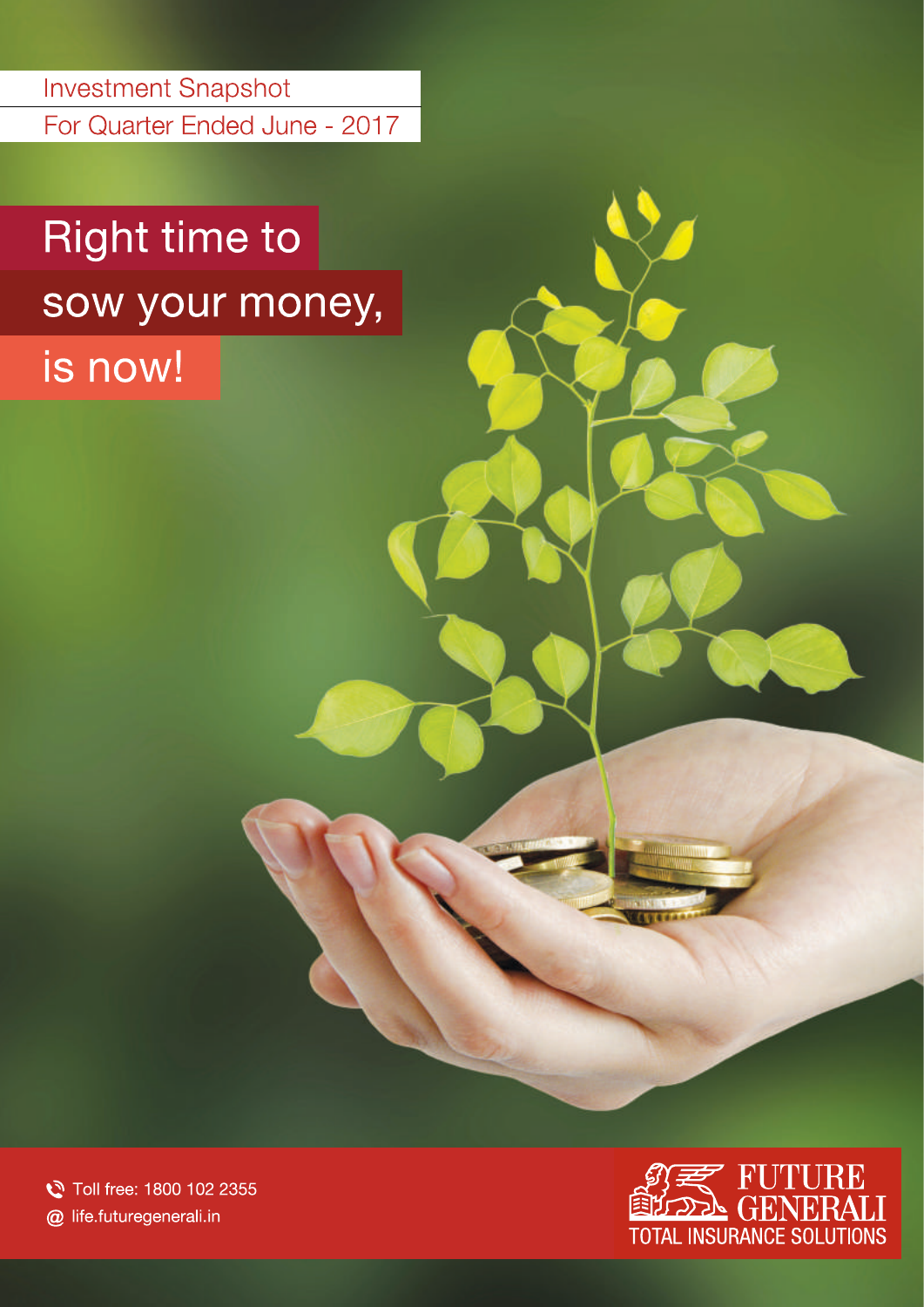### Dear Valued Policyholder

The end of June'17 quarter heralds a new beginning towards 'One India, One Tax'. In one of the biggest indirect tax reforms in the country the Goods and Services Tax (GST) becomes a reality from 1st July 2017. GST in true sense is 'Good and Simple Tax' as mentioned by our Prime Minister Shri Narendra Modi in his speech during launch of GST. This is expected to transform the indirect tax architecture and simplify the way businesses are done. We believe though there could be some operational difficulties over adoption of GST in near term, new tax regime would be very positive for the economy over medium to long term by removing supply chain inefficiencies and increasing tax revenue for the Government. The global rating agencies have already acknowledged the positive effect of GST on credit rating of the country. International economic organizations like IMF remain bullish on India's growth prospect which is estimated to be one of the best in the world.

As predicted by the Met Dept, monsoon has been progressing well and crop sowing has picked up compared to last year. With a good farm output, rural economy which is a key driver of India's GDP growth is expected to do well. Also, hike in pay and allowances under 7th Pay Commission recommendation, which has already been implemented, would lead to improved domestic consumption. Low inflation, higher consumption and expected pick up in investment cycle on the back of low interest rate environment places Indian economy in a sweet spot. A strong Rupee and consistent inflows by domestic investors into Indian capital markets are manifestations of improving fundamentals of India. This positivity resulted in Nifty index giving a return of 17% during CY2017 (Jan - Jun 2017) which is one of the best equity market returns globally. Going ahead, as Govt. reform measures like GST take shape and more unorganized sectors and companies come into mainstream, Indian markets and investors are going to reap its benefits.

I am pleased to share with you that your company has witnessed a strong performance as we started the fiscal year by clocking 50% growth in the first quarter in Individual New Business Premium over previous year.

Customer centricity is at the core of everything we do and NPS (Net Promoter Score) remains a key driver for the business. We are constantly looking forward to your feedback that helps us to further improve our processes and remain the insurer of choice

With thrust on Digital and data, we are making rapid progress in acquiring and servicing customers with increased efficiencies. In the coming months you will witness launch of new products that will further strengthen our portfolio of easy to understand and easy to buy products. A few of these products will be available for purchased online at your convenience.

In our endeavor to be present where you are, we are opening new branches and forging new partnerships with leading institutions around the country so that buying and servicing your polto become more accessible to our customers who prefer face to face intermediation.



I am pleased to inform you that our AUM is now over Rs. 2900 crore (as on 30th June, 2017) and most of our ULIP funds have outperformed their respective benchmark over last 1 year. We are extremely happy to share that despite the challenges and heightened volatility in the markets we have been able to achieve good return for our flagship funds vis-a-vis benchmark. Funds across categories in Life, Pension as well as Group have done well. Our Future Apex Fund (ULIP Equity Fund) has delivered a return of 17% during last 1 year while Future Income Fund (ULIP Debt Fund) has delivered a return of 11% during the same period. Also, we have been declaring good bonuses to our Traditional Policyholders. Insurance being long term investment tool, it is advisable to remain invested and complete the term of the policy to optimize returns. The purpose of insurance is protection as well as savings, and this purpose can be achieved only if one has a long term view on investments.

I would like to take this opportunity to thank you for entrusting your hard earned savings with us and look forward to your continued support in future. We remain committed towards offering best-in-class products and services to our valued customers.

Warm Regards,

homp

Munish Sharda Managing Director and Chief Executive Officer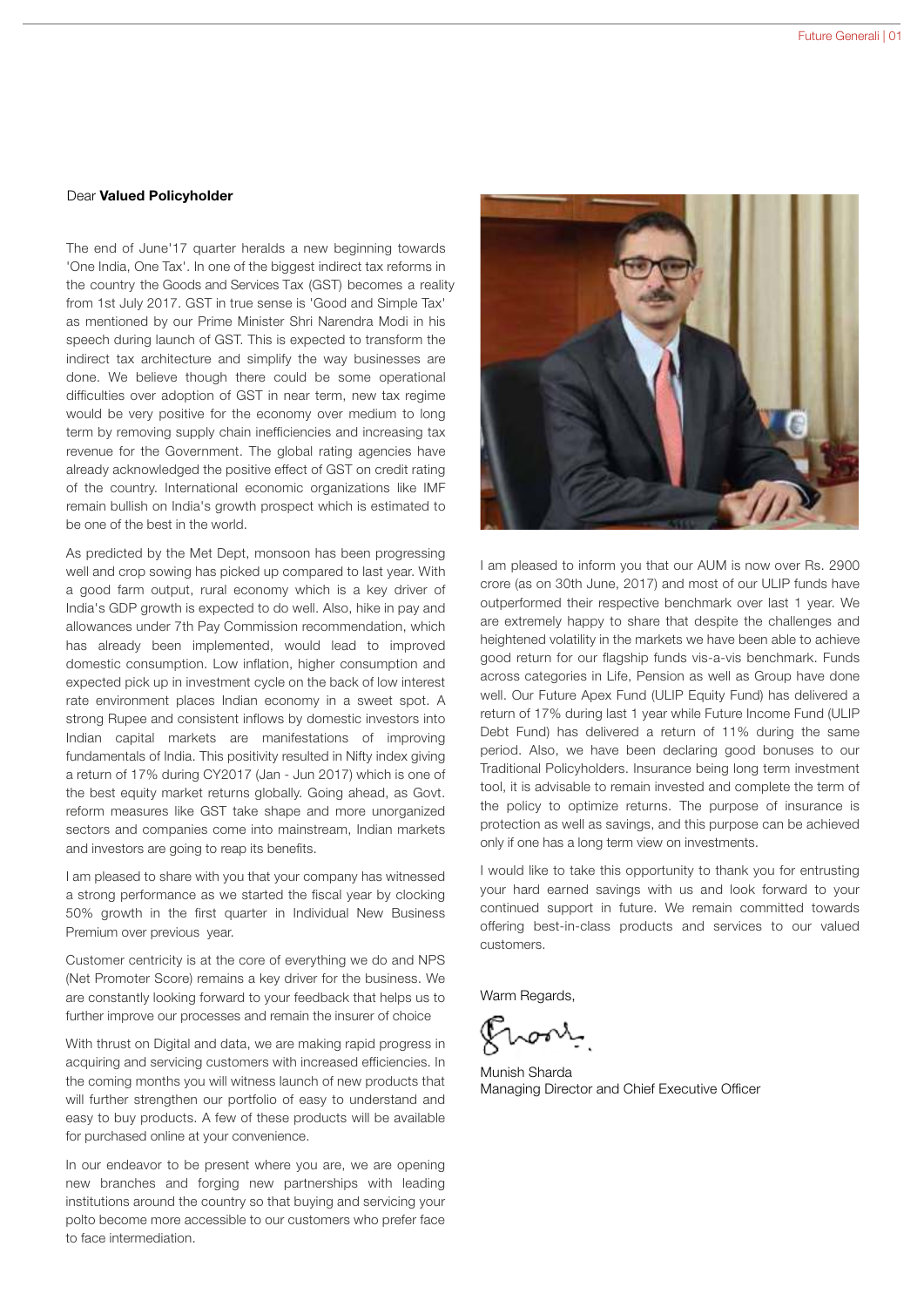

Pro-growth measures continue

Central banks' "Taper Talk Grow" amid improving fundamentals

US Federal Reserve (Fed) raised the interest rate by 25bps to 1- 1.25% in June and maintained the projection of one more rate hike in 2017. According to the minutes of the last Fed meeting, US central bankers were divided over the risk of inflation and disagreed over the timing of future interest rate hikes.

In Europe, the European Central Bank (ECB) kept the main interest rate unchanged at 0% and reiterated its commitment to purchase assets of 60 billion euros a month until the end of 2017. ECB Chief Mario Draghi hinted at tightening of the central bank's monetary policy, saying the Eurozone economy has shown signs of acceleration. The Bank of England kept interest rates unchanged at record low of 0.25% and the stimulus programme at 435 billion pounds.

In Asia, the Bank of Japan (BoJ) held the monetary policy steady at -0.1% in its June board review, pledging to keep asset purchases around the current target of 80 trillion yen. Moody's, downgraded China's credit rating by one notch from Aa3 to A1 amid concerns of an economic slowdown. China's central bank reiterated it would continue to implement a prudent and neutral monetary policy, while focusing on improving its market-based policy tools.

- The OECD said the global economy is expected to post fastest growth in close to six years and predicted it to grow 3.5% in 2017 and 3.6% in 2018.
- The US economy expanded 1.4% in Q1 2017 compared to 2.1% growth in Q4 2016.
- The UK economy expanded 2% in Q1 2017 compared to 1.9% in Q4 2016.
- Eurozone GDP expanded 1.9% in Q1 2017 after expanding 1.8% in the previous quarter.
- China's GDP grew at an annualised 6.9% in Q1 2017, compared with 6.8% in the previous quarter.
- Japan's economy grew at an annualised rate of 1% in Q1 2017 compared to 1.2% growth in Q4 2016.

Crude oil prices decline on rising output concerns; gold prices end off highs on hawkish US Fed remarks

Global crude oil prices declined in the quarter as data indicated a rise in US oil output. Fears that rising output from the US and Libya will offset the Organization of the Petroleum Exporting Countries (OPEC)-led production cut weighed on prices. Gold prices ended off highs as the dollar strengthened following upbeat US economic data and hawkish comments from US Fed officials. Gold prices received support earlier as geopolitical tensions in the Middle East triggered safe-haven buying.





Source: CRISIL

# **Global Equity**

| <b>Indices</b>                      | $30 -$<br>$Jun-17$ | Quarterly<br>% Change | Yearly<br>% Change |
|-------------------------------------|--------------------|-----------------------|--------------------|
| DJIA (USA)                          | 21350              | 3.32                  | 19.07              |
| Nikkei 225 (Japan)                  | 20033              | 5.95                  | 28.62              |
| Hang Seng (Hong Kong)               | 25765              | 6.86                  | 23.90              |
| <b>FTSE 100 (UK)</b>                | 7313               | $-0.14$               | 12.43              |
| Shanghai Composite<br>Index (China) | 3192               | $-0.93$               | 8.97               |
| DAX (Germany)                       | 12325              | 0.10                  | 27.32              |
| <i><b>iBovespa (Brazil)</b></i>     | 62900              | $-3.21$               | 22.07              |
| <b>MICEX (Russia)</b>               | 1880               | $-5.83$               | $-0.61$            |

#### Global equity indices ended mixed

The Dow Jones advanced over 3% on favourable corporate earnings announcements, encouraging economic indicators, and the US Fed's decision to hike interest rates. Japan's Nikkei rose 6% on sporadic weakness in the yen and as sentiment was lifted by the BoJ's decision to not change the monetary policy. Brazil's Bovespa ended over 3% lower as political uncertainty surrounding President Michel Temer's administration led to the belief that the government would not be able to pass key reform measures. China's Shanghai Composite Index fell nearly 1% as tighter regulations to curb speculative trading by authorities triggered outflows.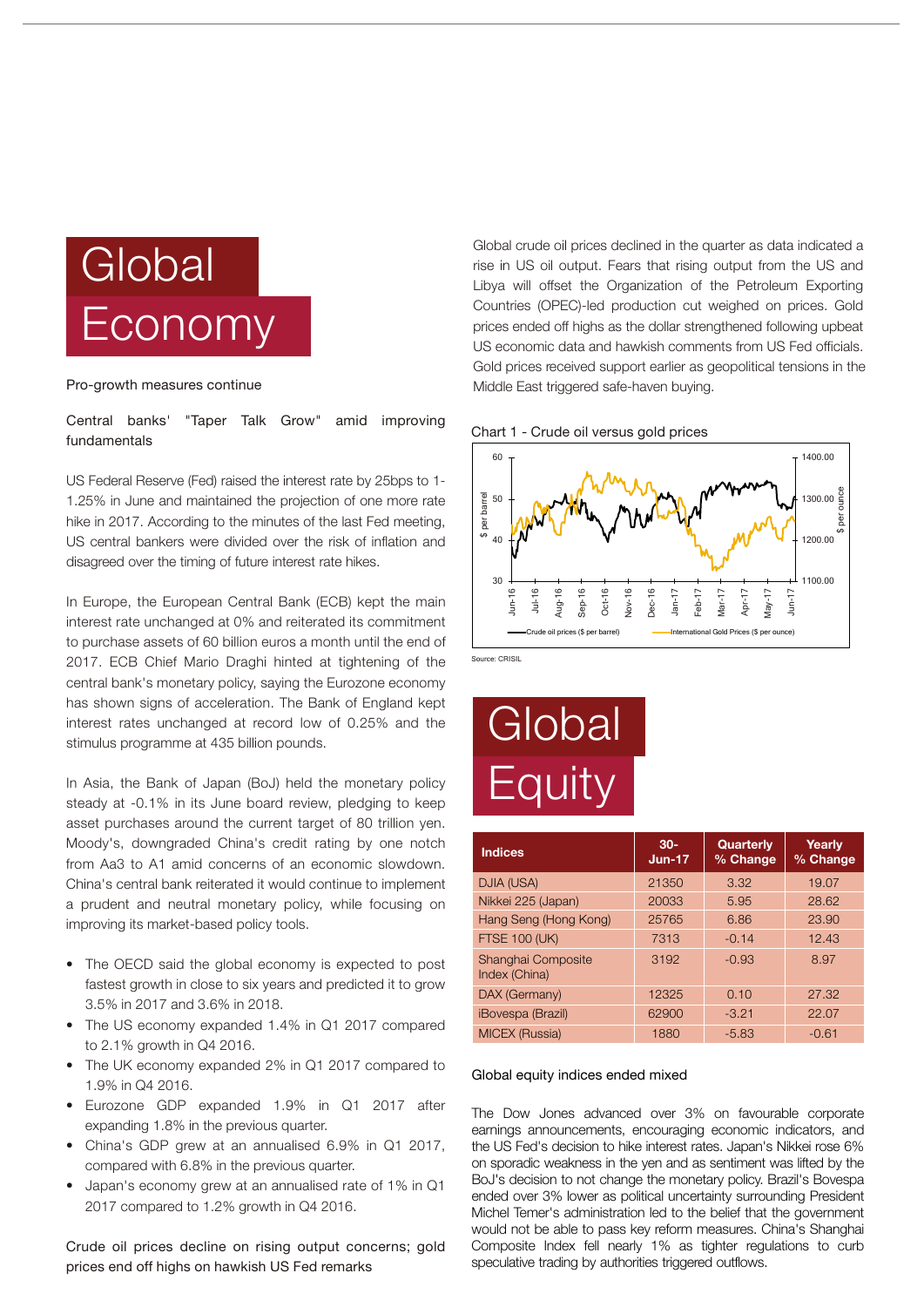# Indian Economy

India remains a bright spot despite lower GDP growth in Q4 Fy17

Despite India's economic growth taking a hit in the last quarter of fiscal 2016-17, economic organizations remained bullish about the nation's growth prospects. The Reserve Bank of India (RBI) held the repo rate steady at 6.25% at its latest review, continuing with its neutral stance of monetary policy with the objective of achieving the medium-term Consumer Price Index (CPI) inflation target of 4%. Marking a milestone, India rolled out the Goods and Services Tax (GST) from July 1, bringing into force a unified tax regime. Earlier in the quarter, the GST Council finalised tax rates on goods and services under the five-slab structure of 0%, 5%, 12%, 18% and 28%, with most items falling in the 12% and 18% categories, while essential items of daily use were kept in the lowest bracket of 5%.

Among other key developments, the government cleared a proposal to introduce a bill in the Parliament for setting up a resolution corporation to deal with bankruptcy in banks, insurance companies and financial entities. The Centre also approved a new government procurement policy that will give preference to local goods, cleared a new coal linkage plan - 'Shakti' - that will help producers ensure fuel supplies in an organised manner, gave its nod for a new steel policy that envisions Rs 10 lakh crore investment to build more production capacity and announced a 'Phased Manufacturing Programme' to promote depth in domestic manufacturing of cellphones.

- The Indian economy expanded 6.1% in the fourth quarter of fiscal 2016-17 as against 7% in the third quarter. Fullyear growth printed at 7.1% compared with 8% growth in the previous fiscal.
- The World Bank projected 7.2% growth rate for India this year compared with 6.8% in 2016.
- The Organization for Economic Co-operation and Development (OECD) expects the country's GDP growth to touch 7.3% in 2017 and 7.7% in 2018.
- India's current account deficit (CAD) was \$3.4 billion (0.6% of GDP) in the fourth quarter of fiscal 2016-17 compared with \$8 billion (1.4% of GDP) in the preceding quarter.

# Indian **Equity**

Table 2 - Indian benchmark indices returns

| <b>Sector Indices</b>                   | $30-$<br>$Jun-17$ | Quarterly<br>% Change | Yearly<br>% Change |
|-----------------------------------------|-------------------|-----------------------|--------------------|
| Nifty 50                                | 9521              | 3.78                  | 14.88              |
| <b>S&amp;P BSE Sensex</b>               | 30922             | 4.39                  | 14.53              |
| <b>S&amp;P BSE Realty</b>               | 2043              | 27.70                 | 33.30              |
| <b>S&amp;P BSE FMCG</b>                 | 10428             | 12.49                 | 23.37              |
| <b>S&amp;P BSE BANKEX</b>               | 26278             | 7.60                  | 27.99              |
| <b>S&amp;P BSE Auto</b>                 | 23408             | 6.34                  | 18.55              |
| <b>S&amp;P BSE Consumer</b><br>Durables | 16013             | 4.95                  | 33.74              |
| <b>S&amp;P BSE Capital Goods</b>        | 17076             | 3.83                  | 14.80              |
| <b>S&amp;P BSE Power</b>                | 2226              | $-2.15$               | 11.50              |
| S&P BSE Oil & Gas                       | 13203             | $-2.66$               | 35.82              |
| <b>S&amp;P BSE Metal</b>                | 11374             | $-3.65$               | 33.50              |
| S&P BSE IT                              | 9833              | $-5.13$               | $-12.20$           |
| <b>S&amp;P BSE Healthcare</b>           | 14191             | $-7.33$               | $-8.41$            |

Source: CRISIL

Indian equities up on positive macro indicators

Indian equities represented, by Nifty 50 and S&P BSE Sensex, recorded gains of around 4% each in the June quarter. The India Meteorological Department's (IMD's) forecast of a normal monsoon, robust buying by foreign institutional investors (FIIs), gains in the rupee against the dollar, declining domestic inflation and encouraging corporate earnings announcements supported sentiment. Further, President Pranab Mukherjee gave nod to the ordinance dealing with the banking sector's non-performing loans which helped banking sector. Among global developments, pro-European Union candidate Emmanuel Macron's victory in the French presidential election and the OPEC's decision to extend oil production cuts until March 2018 augured well for equities.

IT & Healthcare were underperformers on worries pertaining to H1-B visa issuances and US Administrations push for lower drug prices. Investor apprehension ahead of the GST rollout on July 1 and weak domestic GDP data for the fourth quarter of fiscal 2016-17 dented sentiment. On the global front, geopolitical tensions in the Middle East, and between the US and North Korea triggered outflows. The US Fed raised the interest rates as anticipated to 1-1.25% and indicated that it would reduce its \$4.5 trillion balance sheet this year.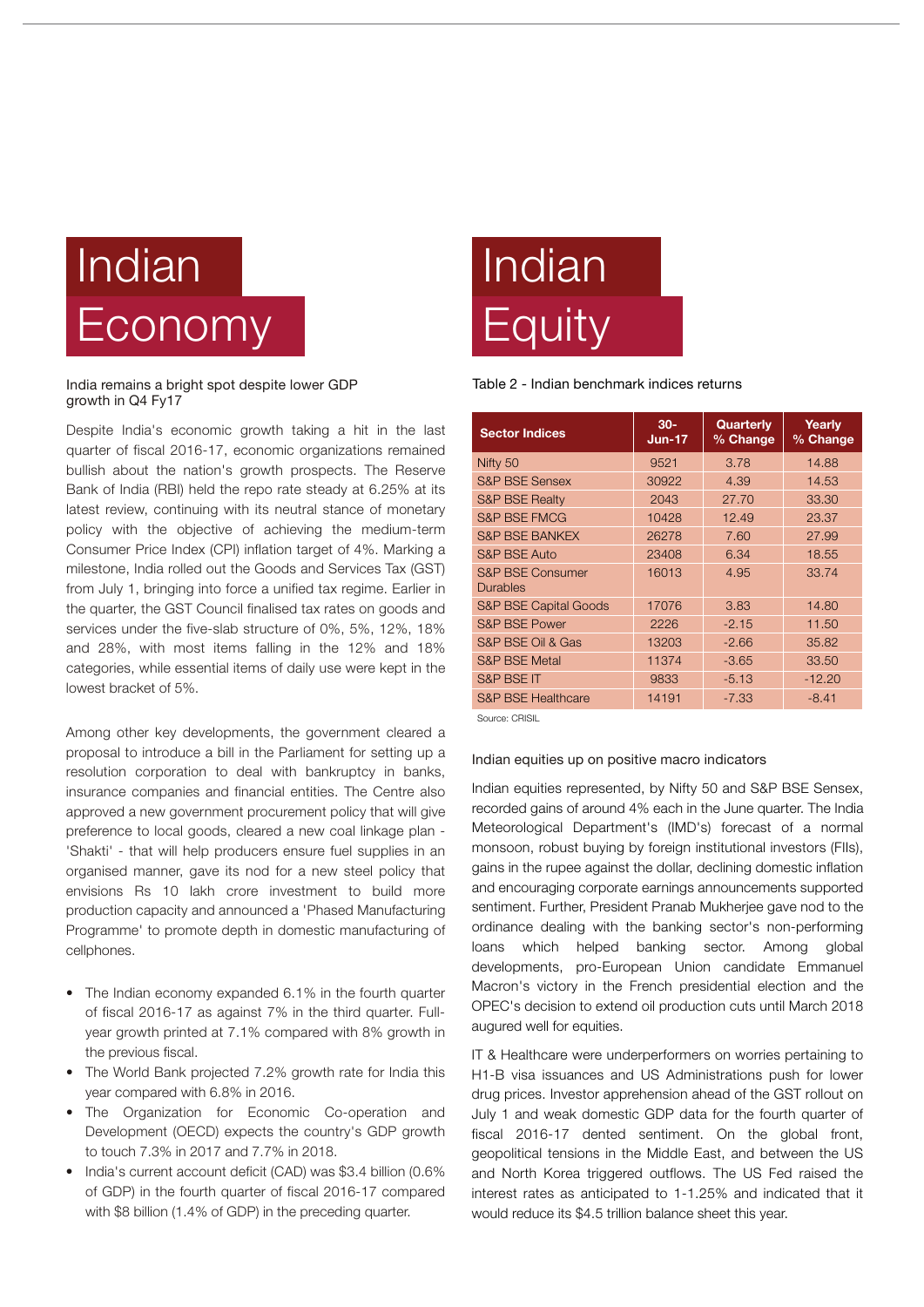

Chart 2 - FII, DII versus Nifty movement

- S&P BSE FMCG (up over 12%) advanced on positive cues after the GST Council finalised tax rates for most items.
- S&P BSE Healthcare was the top laggard (down 7%) owing to regulatory concerns weighing on the industry coupled with disappointing earnings announcements.
- FIIs bought Rs 13,723 crore in Indian equities in the June quarter vis-à-vis net purchases of Rs 39,632 crore in the previous quarter.

### Equity Outlook

The trajectory of corporate earnings, monsoon and RBI's policy decisions would be the key driver for equity markets. Further the FPI flows, domestic macroeconomic indicators and global cues would be key factors which would influence the market.

# Indian Debt

#### Chart 3 - Domestic yield curve movement



#### Gilt prices end the quarter in positive territory

Government bond prices strengthened in the quarter. Yield of the 10-year 6.79% 2027 paper settled at 6.51% on June 30 compared with 6.69% on March 31. The major events affecting the Bond Market were as follows:

- The IMD's monsoon forecast aided price gains. The weather bureau said India is likely to receive normal rainfall in the 2017 southwest monsoon season despite the potential threat of El Nino.
- Stable global crude oil prices and US benchmark treasury yields.
- Hopes that the RBI would reduce interest rates in the coming months, given the declining trend in consumer inflation and the policy committee's revision in inflation projection gave the debt market a shot in the arm. The RBI Monetary Policy Committee cut the 2017-18 CPI-based inflation forecast to 2.0-3.5% for April-September and 3.5-4.5% for October-March.
- The minutes of RBI Monetary Policy Committee meeting June showed that authorities welcomed data showing inflation easing below its target, but wanted more assurance that the trend would continue before deciding on interest rates.
- Prices rose further as bond yields aligned themselves to the newly issued 10-year benchmark bond.
- Profit booking before the end of the quarter.

### Among regulatory developments:

- The RBI kept the repurchase (repo) rate unchanged at 6.25% during the quarter. The Monetary Policy Committee, however, raised the reverse repo rate by 25 basis points (bps) to 6% and cut the marginal standing facility (MSF) rate to 6.5% in its April policy.
- In the June meeting, the central bank reduced the statutory liquidity ratio by 50 bps to 20% with effect from June 24.
- FIIs continued to be net buyers in the June quarter as well with net purchase of Rs 65,204 crore compared with net sales of Rs 28,996 crore in the preceding quarter.

### Debt Outlook

The 10-year G-sec yield ended at 6.51% as on 30th June 2017. The persistent lower inflation including core inflation and low IIP could create space for rates going ahead. Further trajectory of monsoon and FPI flows would maintain the momentum going ahead.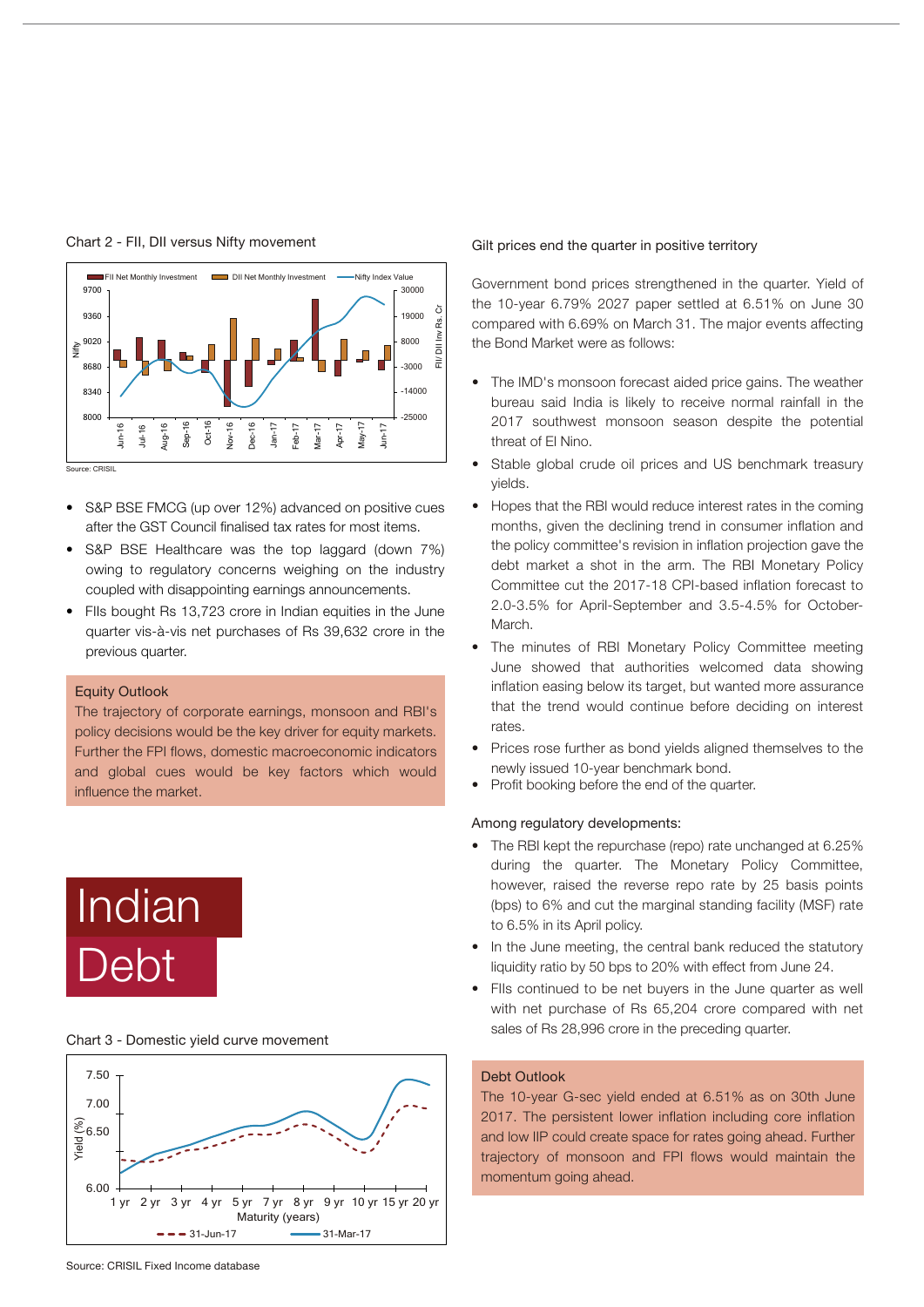|                      | PERFORMANCE AT A GLANCE                                         |                    |                                |               |                                |                                              |                                |                                |                       |                                |                                |                           |                                |             |
|----------------------|-----------------------------------------------------------------|--------------------|--------------------------------|---------------|--------------------------------|----------------------------------------------|--------------------------------|--------------------------------|-----------------------|--------------------------------|--------------------------------|---------------------------|--------------------------------|-------------|
|                      |                                                                 |                    |                                |               |                                |                                              |                                |                                |                       |                                |                                |                           |                                |             |
| <b>Future Secure</b> |                                                                 |                    |                                | Future Income |                                |                                              |                                |                                | <b>Future Balance</b> |                                | <b>Future Maximise</b>         |                           |                                |             |
| <b>INDIVIDUAL</b>    |                                                                 | Absolute<br>Return | Simple<br><b>Annual Return</b> |               | <b>CAGR</b>                    | Absolute<br>Return                           | Simple<br><b>Annual Return</b> | <b>CAGR</b>                    | Absolute<br>Return    | Simple<br><b>Annual Return</b> | <b>CAGR</b>                    | Absolute<br>Return        | Simple<br><b>Annual Return</b> | <b>CAGR</b> |
| Since Inception      |                                                                 | 116.15%            | 13.08%                         |               | 9.07%                          | 139.95%                                      | 15.76%                         | 10.36%                         | 100.09%               | 11.27%                         | 8.12%                          | 123.01%                   | 13.85%                         | 9.45%       |
|                      |                                                                 |                    |                                |               |                                |                                              |                                |                                |                       |                                |                                |                           |                                |             |
|                      |                                                                 |                    | <b>Future Pension Secure</b>   |               |                                |                                              | <b>Future Pension Balance</b>  |                                |                       | <b>Future Pension Growth</b>   |                                |                           | <b>Future Pension Active</b>   |             |
| <b>INDIVIDUAL</b>    |                                                                 | Absolute<br>Return | Simple Annual<br>Return        |               | <b>CAGR</b>                    | Absolute<br>Return                           | Simple Annual<br>Return        | CAGR                           | Absolute<br>Return    | Simple Annual<br>Return        | <b>CAGR</b>                    | Absolute<br><b>Return</b> | Simple Annual<br>Return        | <b>CAGR</b> |
| Since Inception      |                                                                 | 142.36%            | 16.46%                         |               | 10.78%                         | 147.01%                                      | 17.00%                         | 11.02%                         | 179.48%               | 20.75%                         | 12.62%                         | 214.10%                   | 24.75%                         | 14.15%      |
|                      |                                                                 |                    |                                |               |                                |                                              |                                |                                |                       |                                |                                |                           |                                |             |
|                      |                                                                 |                    |                                |               |                                |                                              |                                | <b>Future Dynamic Growth</b>   |                       |                                |                                |                           |                                |             |
|                      |                                                                 |                    |                                |               |                                | <b>INDIVIDUAL</b>                            | Absolute<br>Return             | Simple<br><b>Annual Return</b> | CAGR                  |                                |                                |                           |                                |             |
|                      |                                                                 |                    |                                |               |                                | 8.13%<br>Since Inception<br>81.90%<br>10.70% |                                |                                |                       |                                |                                |                           |                                |             |
|                      |                                                                 |                    |                                |               |                                |                                              |                                |                                |                       |                                |                                |                           |                                |             |
|                      |                                                                 |                    |                                |               |                                | <b>Future NAV Guarantee Fund</b>             |                                |                                |                       |                                |                                |                           |                                |             |
|                      |                                                                 |                    | <b>INDIVIDUAL</b>              |               | Absolute<br>Return             | Simple<br><b>Annual Return</b>               | <b>CAGR</b>                    |                                |                       | Highest NAV Guaranteed 15.0241 |                                |                           |                                |             |
|                      |                                                                 |                    | Absolute Return                |               | 49.27%                         | 6.95%                                        | 5.81%                          |                                |                       |                                |                                |                           |                                |             |
|                      |                                                                 |                    |                                |               |                                |                                              |                                |                                |                       |                                |                                |                           |                                |             |
|                      |                                                                 |                    |                                |               | <b>Future Apex</b>             |                                              |                                |                                |                       |                                | <b>Future Opportunity Fund</b> |                           |                                |             |
|                      |                                                                 | <b>INDIVIDUAL</b>  | Absolute<br>Return             |               | Simple<br><b>Annual Return</b> | CAGR                                         |                                | <b>INDIVIDUAL</b>              |                       | Absolute<br>Return             | Simple<br><b>Annual Return</b> | <b>CAGR</b>               |                                |             |
|                      | 92.43%<br>12.28%<br>Since Inception<br>9.09%<br>Since Inception |                    |                                | 59.91%        | 8.81%                          | 7.15%                                        |                                |                                |                       |                                |                                |                           |                                |             |
|                      |                                                                 |                    |                                |               |                                |                                              |                                |                                |                       |                                |                                |                           |                                |             |
|                      |                                                                 |                    |                                |               |                                |                                              | <b>Future Group Balance</b>    |                                |                       | <b>Future Group Maximise</b>   |                                |                           |                                |             |
|                      |                                                                 |                    |                                |               | Group                          | Absolute<br>Return                           | Simple<br><b>Annual Return</b> | <b>CAGR</b>                    | Absolute<br>Return    | Simple<br><b>Annual Return</b> | <b>CAGR</b>                    |                           |                                |             |
|                      |                                                                 |                    |                                |               | Since Inception                | 89.74%                                       | 12.15%                         | 9.06%                          | 100.19%               | 12.43%                         | 8.99%                          |                           |                                |             |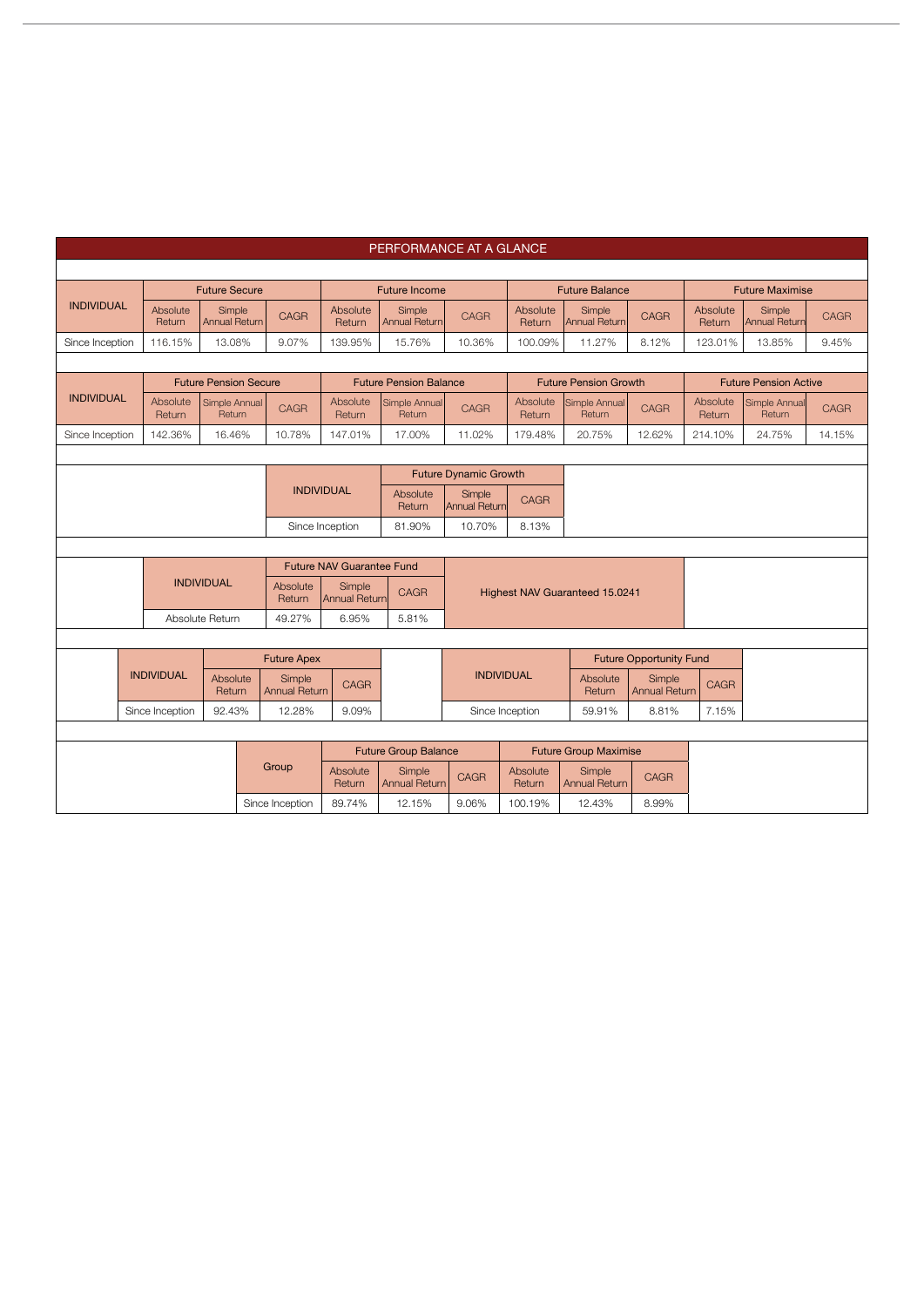### FUTURE APEX FUND SFIN No. ULIF010231209FUTUREAPEX133

PORTFOLIO AS ON 30TH JUN 2017

#### ABOUT THE FUND

#### **OBJECTIVE**

To provide potentially high returns to unit holders by investing primarily in equities to target growth in capital value of assests. The fund will also invest to a certain extent in govt. securities, corporate bonds and money market instruments. The risk profile of the fund is high.

|  | FUND MANAGER DETAILS |                      |      |        |  |  |  |  |  |  |
|--|----------------------|----------------------|------|--------|--|--|--|--|--|--|
|  | <b>Fund Manager</b>  | No. of Funds Managed |      |        |  |  |  |  |  |  |
|  |                      | Equity               | Debt | Hybrid |  |  |  |  |  |  |
|  | Niraj Kumar          | 4                    | 3    |        |  |  |  |  |  |  |
|  | Biswarup Mohapatra   |                      |      |        |  |  |  |  |  |  |

| <b>ASSET ALLOCATION</b>              |          |         |          |  |  |  |  |
|--------------------------------------|----------|---------|----------|--|--|--|--|
| Composition                          | Min.     | Max.    | Actual   |  |  |  |  |
| <b>Fixed Interest</b><br>Investments | $0.00\%$ | 40.00%  | $0.00\%$ |  |  |  |  |
| Cash and<br>Money Market             | $0.00\%$ | 50.00%  | 2.91%    |  |  |  |  |
| Equity                               | 50.00%   | 100.00% | 97.09%   |  |  |  |  |

High

| <b>RISK RETURN PROFILE</b> |
|----------------------------|
| Rick                       |

Return High

| DATE OF INCEPTION |  |
|-------------------|--|
|                   |  |

23rd December 2009

### FUND PERFORMANCE AS ON 30th Jun 2017

Returns since Publication of NAV

| 92.43% |
|--------|
| 12.28% |
| 9.09%  |
|        |

### NAV AS ON 30th JUN 2017

19.24342

AUM as on 30th Jun 2017 (Rs. In Lakhs)

1,691.07

### ASSET ALLOCATION



| <b>SECURITIES</b>                     | HOLDINGS        |
|---------------------------------------|-----------------|
| MONEY MARKET INSTRUMENTS & NCA        | 2.91%           |
| <b>SECURITIES</b>                     | <b>HOLDINGS</b> |
| <b>EQUITY</b>                         | 97.09%          |
| Infosys Technologies Ltd.             | 5.44%           |
| <b>ITC</b> Ltd.                       | 5.40%           |
| HDFC Bank Ltd.                        | 5.12%           |
| Larsen & Toubro Ltd.                  | 3.77%           |
| HDFC Ltd.                             | 3.70%           |
| Reliance Industries Ltd.              | 3.69%           |
| Sun Pharmaceuticals Industries Ltd.   | 3.08%           |
| State Bank of India                   | 2.97%           |
| <b>TATA Motors Ltd.</b>               | 2.91%           |
| <b>ICICI Bank Ltd.</b>                | 2.82%           |
| Maruti Suzuki India Ltd.              | 2.41%           |
| Mahindra and Mahindra Ltd.            | 2.29%           |
| Kotak Mahindra MF - Kotak Banking ETF | 2.09%           |
| Axis Bank Ltd.                        | 1.76%           |
| Hindustan Unilever                    | 1.76%           |
| Asian Paints Ltd.                     | 1.75%           |
| Power Finance Corporation Ltd.        | 1.75%           |
| Coal India Ltd.                       | 1.66%           |
| Oil & Natural Gas Corporation Ltd.    | 1.61%           |
| TATA Consultancy Services Ltd.        | 1.58%           |
| Castrol India Ltd.                    | 1.52%           |
| Ambuja Cements Ltd.                   | 1.46%           |
| TATA Motors Ltd. (DVR)                | 1.45%           |
| Lupin Ltd.                            | 1.42%           |
| Zee Entertainment Enterprises Ltd.    | 1.41%           |
| Other                                 | 32.27%          |



### BENCHMARK COMPARISON (CAGR RETURN)





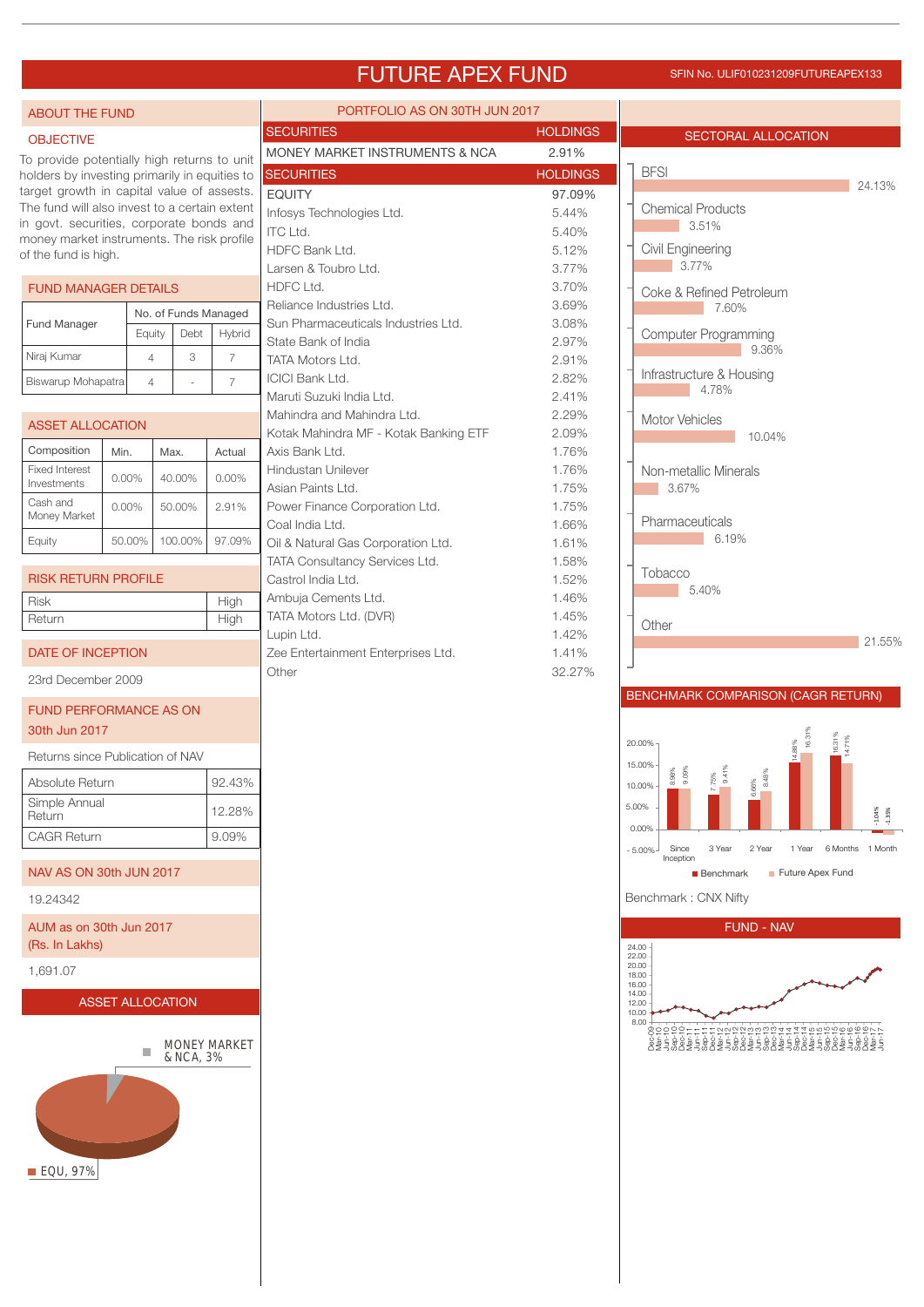## FUTURE OPPORTUNITY FUND SFIN NO. ULIF012090910FUTOPPORTU133

| <b>ABOUT THE FUND</b>                                                            |                         |                     |                      | PORTFOLIO AS ON 30th JUN 2017                                        |                 |                                                                                                                                          |
|----------------------------------------------------------------------------------|-------------------------|---------------------|----------------------|----------------------------------------------------------------------|-----------------|------------------------------------------------------------------------------------------------------------------------------------------|
| <b>OBJECTIVE</b>                                                                 |                         |                     |                      | <b>SECURITIES</b>                                                    | <b>HOLDINGS</b> | <b>SECTORAL ALLOCATION</b>                                                                                                               |
| To generate capital appreciation<br>provide long term growth oppurtunities by    |                         |                     | &                    | MONEY MARKET INSTRUMENTS & NCA                                       | 4.24%           | <b>BFSI</b>                                                                                                                              |
| investing in a portfolio predominantly of<br>equity & equity related instruments |                         |                     | <b>SECURITIES</b>    | <b>HOLDINGS</b>                                                      | 24.17%          |                                                                                                                                          |
| generally in S & P CNX Nifty stocks and to                                       |                         |                     |                      | <b>EQUITY</b><br>Infosys Technologies Ltd.                           | 95.76%<br>5.49% | <b>Chemical Products</b>                                                                                                                 |
| generate consistent returns by investing                                         |                         |                     |                      | <b>ITC Ltd.</b>                                                      | 5.41%           | 3.66%                                                                                                                                    |
| in debt & money market instruments. The<br>risk profile of the fund is high.     |                         |                     |                      | HDFC Bank Ltd.                                                       | 5.32%           | Civil Engineering                                                                                                                        |
|                                                                                  |                         |                     |                      | HDFC Ltd.                                                            | 3.81%           | 3.81%                                                                                                                                    |
| <b>FUND MANAGER DETAILS</b>                                                      |                         |                     |                      | Larsen & Toubro Ltd.                                                 | 3.81%           | Coke & Refined Petroleum                                                                                                                 |
| Fund Manager                                                                     |                         |                     | No. of Funds Managed | Reliance Industries Ltd.<br>Sun Pharmaceuticals Industries Ltd.      | 3.68%<br>3.11%  | 7.64%                                                                                                                                    |
|                                                                                  |                         | Equity<br>Debt      | Hybrid               | <b>TATA Motors Ltd.</b>                                              | 3.10%           | <b>Computer Programming</b><br>9.53%                                                                                                     |
| Niraj Kumar                                                                      |                         | 3<br>$\overline{4}$ | $\overline{7}$       | State Bank of India                                                  | 3.00%           |                                                                                                                                          |
| Biswarup Mohapatra                                                               |                         | $\overline{4}$      | $\overline{7}$       | <b>ICICI Bank Ltd.</b>                                               | 2.84%           | Infrastructure & Housing<br>4.77%                                                                                                        |
|                                                                                  |                         |                     |                      | Maruti Suzuki India Ltd.                                             | 2.47%           |                                                                                                                                          |
| <b>ASSET ALLOCATION</b>                                                          |                         |                     |                      | Mahindra and Mahindra Ltd.<br>Asian Paints Ltd.                      | 2.34%<br>1.87%  | Motor Vehicles<br>10.35%                                                                                                                 |
| Composition                                                                      | Min.                    | Max.                | Actual               | <b>Hindustan Unilever</b>                                            | 1.80%           |                                                                                                                                          |
| <b>Fixed Interest</b><br>Investments                                             | 0.00%                   | 15.00%              | $0.00\%$             | Power Finance Corporation Ltd.                                       | 1.79%           | Non-metallic Minerals<br>3.74%                                                                                                           |
|                                                                                  |                         |                     |                      | Coal India Ltd.                                                      | 1.79%           |                                                                                                                                          |
| Cash and<br>Money Market                                                         | $0.00\%$                | 20.00%              | 4.24%                | Axis Bank Ltd.                                                       | 1.69%           | Pharmaceuticals<br>6.35%                                                                                                                 |
| Equity                                                                           | 80.00%                  | 100.00%             | 95.76%               | TATA Consultancy Services Ltd.<br>Oil & Natural Gas Corporation Ltd. | 1.67%<br>1.65%  |                                                                                                                                          |
|                                                                                  |                         |                     |                      | Lupin Ltd.                                                           | 1.55%           | Tobacco<br>5.41%                                                                                                                         |
| <b>RISK RETURN PROFILE</b>                                                       |                         |                     |                      | Castrol India Ltd.                                                   | 1.54%           | Other                                                                                                                                    |
| <b>Risk</b>                                                                      | High                    |                     |                      | Zee Entertainment Enterprises Ltd.                                   | 1.50%           | 19.44%                                                                                                                                   |
| Return                                                                           |                         |                     | High                 | Ambuja Cements Ltd.                                                  | 1.47%<br>1.43%  |                                                                                                                                          |
| <b>DATE OF INCEPTION</b>                                                         |                         |                     |                      | TATA Motors Ltd. (DVR)<br>Bajaj Auto Ltd.                            | 1.40%           |                                                                                                                                          |
|                                                                                  |                         |                     |                      | Other                                                                | 30.24%          | BENCHMARK COMPARISON (CAGR RETURN)                                                                                                       |
| 9th September 2010                                                               |                         |                     |                      |                                                                      |                 | 16.31%<br>14.62%<br>14.88%<br>16.75%                                                                                                     |
| <b>FUND PERFORMANCE AS ON</b><br>30TH JUN 2017                                   |                         |                     |                      |                                                                      |                 | 18.00%<br>16.00%<br>14.00%<br>12.00%<br>7.75%<br>8.02%<br>1.17%<br>10.00%                                                                |
| Returns since Publication of NAV                                                 |                         |                     |                      |                                                                      |                 | 6.66%<br>7.82%<br>8.00%<br>6.00%<br>$1.04\%$<br>$1.31\%$<br>4.00%                                                                        |
| Absolute Return                                                                  |                         |                     | 59.91%               |                                                                      |                 | 2.00%<br>0.00%                                                                                                                           |
| Simple Annual<br>Return                                                          |                         |                     | 8.81%                |                                                                      |                 | $-2.00%$<br>1 Year 6 Months 1 Month<br>Since<br>3 Year<br>2 Year<br>$-4.00%$<br>Inception<br>Future Opportunity Fund<br><b>Benchmark</b> |
| <b>CAGR Return</b>                                                               |                         |                     | 7.15%                |                                                                      |                 |                                                                                                                                          |
| NAV AS ON 30th JUN 2017                                                          |                         |                     |                      |                                                                      |                 | Benchmark: CNX Nifty<br><b>FUND - NAV</b>                                                                                                |
| 15.99149                                                                         |                         |                     |                      |                                                                      |                 | 24.00                                                                                                                                    |
| AUM AS ON 30th JUN 2017                                                          |                         |                     |                      |                                                                      |                 | 22.00<br>20.00<br>18.00                                                                                                                  |
| (Rs. In Lakhs)                                                                   |                         |                     |                      |                                                                      |                 | 16.00<br>14.00                                                                                                                           |
| 11,395.48                                                                        | <b>ASSET ALLOCATION</b> |                     |                      |                                                                      |                 | 12.00<br>10.00<br>8.00                                                                                                                   |
|                                                                                  |                         |                     |                      |                                                                      |                 |                                                                                                                                          |
|                                                                                  | П                       | & NCA, 4%           | <b>MONEY MARKET</b>  |                                                                      |                 |                                                                                                                                          |
| <b>EQU, 96%</b>                                                                  |                         |                     |                      |                                                                      |                 |                                                                                                                                          |
|                                                                                  |                         |                     |                      |                                                                      |                 |                                                                                                                                          |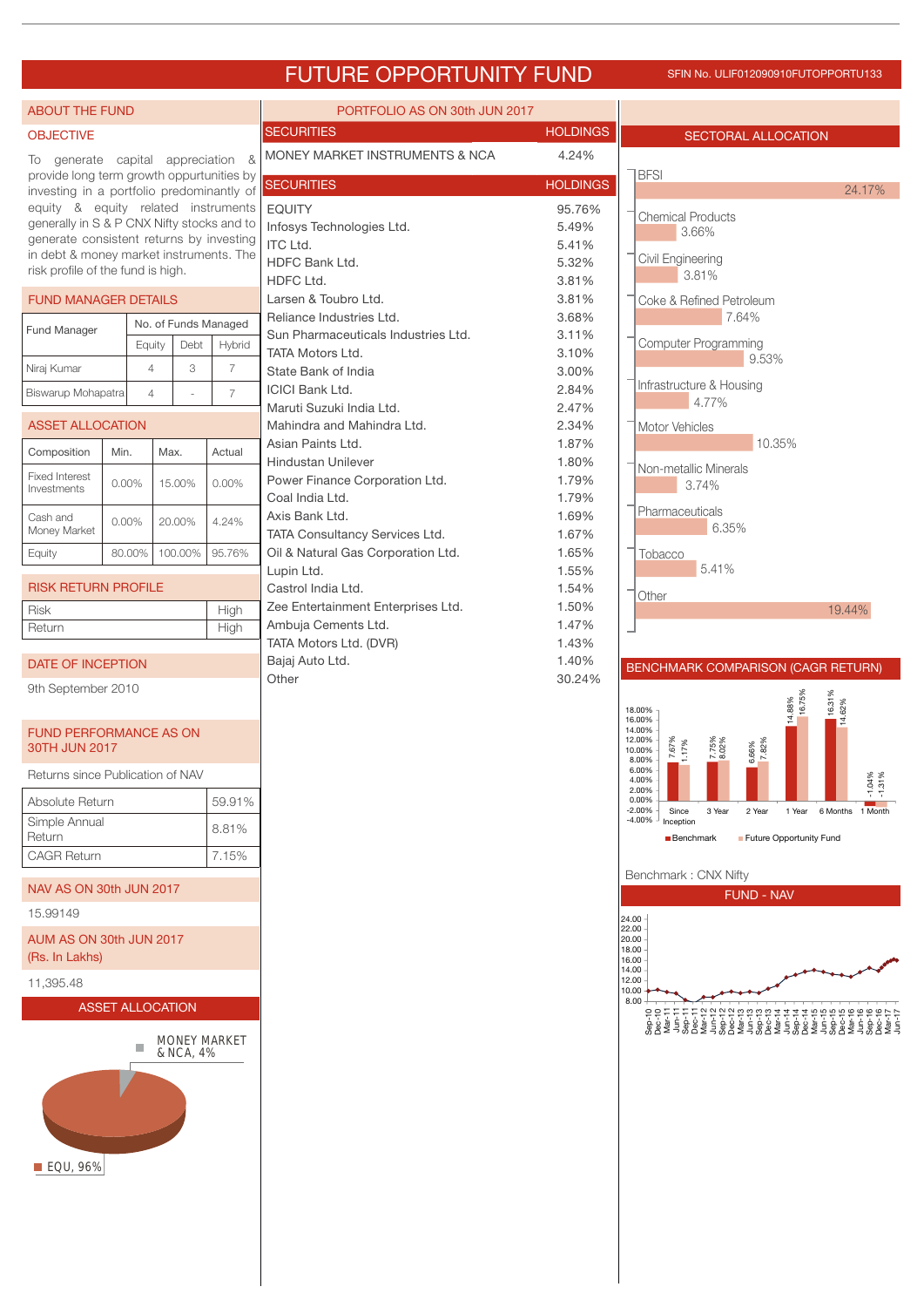### FUTURE DYNAMIC GROWTH FUND SFIN No. ULIF009121009FUTDYNAGTH133

| <b>ABOUT THE FUND</b>                                                           |                |         |                                | PORTFOLIO AS ON 30th JUN 2017                                   |                                  |                                                                                                 |
|---------------------------------------------------------------------------------|----------------|---------|--------------------------------|-----------------------------------------------------------------|----------------------------------|-------------------------------------------------------------------------------------------------|
| <b>OBJECTIVE</b>                                                                |                |         |                                | <b>SECURITIES</b>                                               | <b>HOLDINGS</b>                  | <b>SECTORAL ALLOCATION</b>                                                                      |
| To maximise participation in an actively                                        |                |         |                                | MONEY MARKET INSTRUMENTS & NCA                                  | 4.37%                            |                                                                                                 |
| managed, well diversified equity portfolio<br>of fundamentally strong blue-chip |                |         |                                | <b>SECURITIES</b>                                               | <b>HOLDINGS</b>                  | <b>BFSI</b>                                                                                     |
| companies while using debt instruments                                          |                |         |                                | <b>EQUITY</b>                                                   | 95.63%                           | 24.17%                                                                                          |
| to safeguard the interest of the<br>policyholder.                               |                |         |                                | Infosys Technologies Ltd.<br><b>ITC Ltd.</b>                    | 5.46%<br>5.41%                   | <b>Chemical Products</b><br>3.65%                                                               |
|                                                                                 |                |         |                                | HDFC Bank Ltd.                                                  | 5.30%                            |                                                                                                 |
| <b>STRATEGY</b>                                                                 |                |         |                                | HDFC Ltd.                                                       | 3.81%                            | Civil Engineering<br>3.79%                                                                      |
| Investment in equities and debt<br>instruments.                                 |                |         |                                | Larsen & Toubro Ltd.                                            | 3.79%                            | Coke & Refined Petroleum                                                                        |
|                                                                                 |                |         |                                | Reliance Industries Ltd.<br>Sun Pharmaceuticals Industries Ltd. | 3.67%<br>3.08%                   | 7.63%                                                                                           |
| <b>FUND MANAGER DETAILS</b>                                                     |                |         |                                | <b>TATA Motors Ltd.</b>                                         | 3.03%                            | <b>Computer Programming</b>                                                                     |
| Fund Manager                                                                    |                | Debt    | No. of Funds Managed<br>Hybrid | State Bank of India                                             | 9.41%                            |                                                                                                 |
|                                                                                 | Equity         |         |                                | <b>ICICI Bank Ltd.</b>                                          | 2.79%                            | Infrastructure & Housing                                                                        |
| Niraj Kumar                                                                     | $\overline{4}$ | 3       | $\overline{7}$                 | Maruti Suzuki India Ltd.<br>Mahindra and Mahindra Ltd.          | 2.47%<br>2.33%                   | 4.73%                                                                                           |
| Biswarup Mohapatra                                                              | $\overline{4}$ |         | $\overline{7}$                 | Asian Paints Ltd.                                               | 1.86%                            | Motor Vehicles                                                                                  |
| <b>ASSET ALLOCATION</b>                                                         |                |         |                                | Axis Bank Ltd.                                                  | 1.81%                            | 10.32%                                                                                          |
| Composition                                                                     | Min.           | Max.    | Actual                         | Power Finance Corporation Ltd.                                  | 1.81%                            | Non-metallic Minerals                                                                           |
| Money Market                                                                    |                |         |                                | <b>Hindustan Unilever</b><br>Coal India Ltd.                    | 1.79%<br>1.75%                   | 3.75%                                                                                           |
| Instruments,<br>Government                                                      |                |         |                                | Oil & Natural Gas Corporation Ltd.                              | 1.65%                            | Pharmaceuticals<br>6.42%                                                                        |
| Bonds and                                                                       | 0.00%          | 100.00% | 4.37%                          | Lupin Ltd.                                                      | 1.63%                            |                                                                                                 |
| Corporate Bonds                                                                 |                |         |                                | TATA Consultancy Services Ltd.                                  | 1.62%                            | Tobacco<br>5.41%                                                                                |
| Equity                                                                          | 80.00%         | 100.00% | 95.63%                         | Castrol India Ltd.                                              | 1.52%                            |                                                                                                 |
|                                                                                 |                |         |                                | Zee Entertainment Enterprises Ltd.<br>Ambuja Cements Ltd.       | 1.49%<br>1.46%                   | Other<br>20.72%                                                                                 |
| <b>RISK RETURN PROFILE</b><br><b>Risk</b>                                       |                |         | High                           | TATA Motors Ltd. (DVR)                                          | 1.46%                            |                                                                                                 |
| Return                                                                          |                |         | High                           | Bharat Petroleum Corporation Ltd.                               | 1.40%                            |                                                                                                 |
| <b>DATE OF INCEPTION</b>                                                        |                |         |                                | Other                                                           | 30.35%                           | BENCHMARK COMPARISON (CAGR RETURN)                                                              |
|                                                                                 |                |         |                                |                                                                 |                                  | 14.88%<br>17.00%<br>16.31%<br>83%<br>20.00%                                                     |
| 12th October 2009                                                               |                |         |                                |                                                                 |                                  | ₫<br>15.00%                                                                                     |
| <b>FUND PERFORMANCE AS ON</b><br>30th JUN 2017                                  |                |         |                                |                                                                 |                                  | $\begin{array}{ c } 9.37\% \\ 8.13\% \end{array}$<br>7.75%<br>8.92%<br>6.66%<br>10.00%<br>5.00% |
| Returns since Publication of NAV                                                |                |         |                                |                                                                 |                                  | $-1.04%$<br>0.00%                                                                               |
| Absolute Return                                                                 |                |         | 81.90%                         |                                                                 |                                  | 2 Year<br>1 Year 6 Months 1 Month<br>Since<br>3 Year<br>-5.00% <sup>J</sup> Inception           |
| Simple Annual                                                                   |                |         | 10.70%                         |                                                                 |                                  | Future Dynamic Growth Fund<br><b>Benchmark</b>                                                  |
| Return<br>CAGR                                                                  |                |         | 8.13%                          |                                                                 |                                  | Benchmark: Nifty                                                                                |
|                                                                                 |                |         |                                |                                                                 |                                  | <b>FUND - NAV</b>                                                                               |
| NAV AS ON 30th JUN 2017                                                         |                |         |                                |                                                                 |                                  | 24.00                                                                                           |
| 18.18965                                                                        |                |         |                                |                                                                 |                                  | 22.00<br>20.00<br>18.00                                                                         |
| AUM as on 30th Jun 2017<br>(Rs. In Lakhs)                                       |                |         |                                |                                                                 | 16.00<br>14.00<br>12.00<br>10.00 |                                                                                                 |
| 2,147.40                                                                        |                |         |                                |                                                                 |                                  | 8.00<br>899999555522222222222222229999999                                                       |
| <b>ASSET ALLOCATION</b>                                                         |                |         |                                |                                                                 |                                  |                                                                                                 |
|                                                                                 |                |         |                                |                                                                 |                                  |                                                                                                 |
| <b>MONEY MARKET</b><br>& NCA, 4%                                                |                |         |                                |                                                                 |                                  |                                                                                                 |
|                                                                                 |                |         |                                |                                                                 |                                  |                                                                                                 |
| ■ EQU, 96%                                                                      |                |         |                                |                                                                 |                                  |                                                                                                 |
|                                                                                 |                |         |                                |                                                                 |                                  |                                                                                                 |
|                                                                                 |                |         |                                |                                                                 |                                  |                                                                                                 |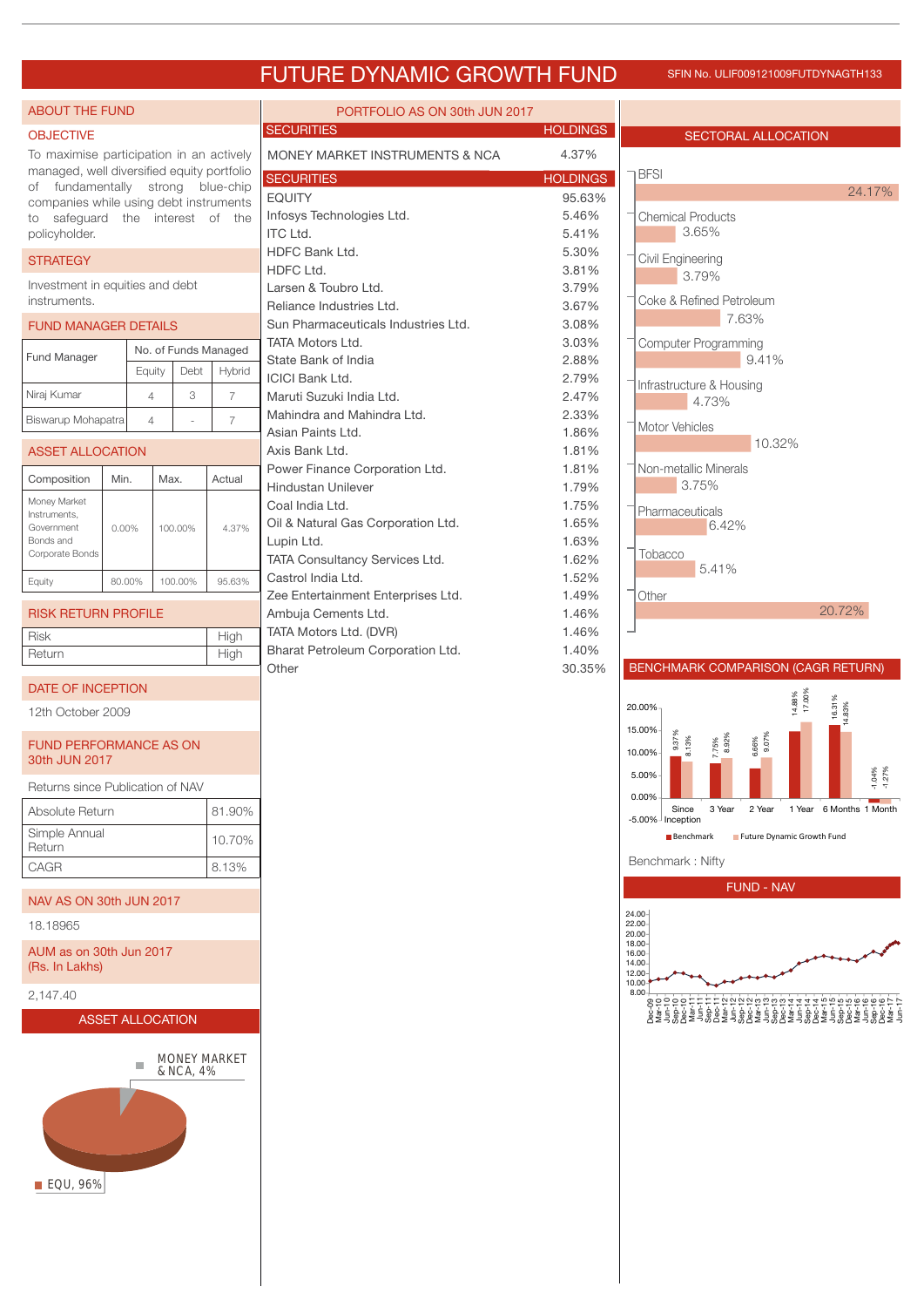### FUTURE MAXIMISE FUND SFIN NO. ULIF004180708FUMAXIMIZE133

| <b>ABOUT THE FUND</b>                                                                       |                |        |                                                                 | PORTFOLIO AS ON 30th Jun 2017                                                                      |                                                                                  |                                                                                                                                        |
|---------------------------------------------------------------------------------------------|----------------|--------|-----------------------------------------------------------------|----------------------------------------------------------------------------------------------------|----------------------------------------------------------------------------------|----------------------------------------------------------------------------------------------------------------------------------------|
| <b>OBJECTIVE</b>                                                                            |                |        |                                                                 | SECURITIES                                                                                         | <b>HOLDINGS</b>                                                                  | <b>SECTORAL ALLOCATION</b>                                                                                                             |
| To provide potentially high returns to unit                                                 |                |        |                                                                 | MONEY MARKET INSTRUMENTS & NCA<br><b>SECURITIES</b>                                                | 1.92%<br><b>HOLDINGS</b>                                                         | <b>BFSI</b>                                                                                                                            |
| holders by investing primarily in equities                                                  |                |        |                                                                 |                                                                                                    |                                                                                  | 23.09%                                                                                                                                 |
| to target growth in capital value of assets.<br>The fund will also be invested to a certain |                |        | <b>GOVERNMENT SECURITIES</b><br>8.38% Tamil Nadu SDL 27/01/2026 | 8.94%<br>5.04%                                                                                     | <b>Chemical Products</b>                                                         |                                                                                                                                        |
| extent in govt. securities, corporate                                                       |                |        | 8.67% Karnataka SDL 24/02/2026                                  | 1.27%                                                                                              | 3.10%                                                                            |                                                                                                                                        |
| bonds and money market instruments.                                                         |                |        |                                                                 | 8.97% Central Government 05/12/2030                                                                | 1.08%                                                                            | Civil Engineering                                                                                                                      |
| <b>STRATEGY</b>                                                                             |                |        |                                                                 | 8.17% Central Government 01/12/2044                                                                | 0.65%                                                                            | 6.42%                                                                                                                                  |
| Investment in a spread of equities.                                                         |                |        |                                                                 | 7.77% Kerala SDL 01/03/2027                                                                        | 0.62%                                                                            | Coke & Refined Petroleum                                                                                                               |
| Diversification by sector, industry and risk.                                               |                |        |                                                                 | Other                                                                                              | 0.28%                                                                            | 7.81%                                                                                                                                  |
| <b>FUND MANAGER DETAILS</b>                                                                 |                |        |                                                                 | <b>SECURITIES</b>                                                                                  | <b>HOLDINGS</b>                                                                  | <b>Computer Programming</b><br>8.94%                                                                                                   |
|                                                                                             |                |        | No. of Funds Managed                                            | <b>CORPORATE DEBT</b>                                                                              | 7.89%                                                                            |                                                                                                                                        |
| Fund Manager                                                                                | Equity         |        | Hybrid<br>Debt                                                  | 10.63% IOT Utkal Energy Services Ltd. 20/09/2028                                                   | 3.60%                                                                            | Infrastructure & Housing<br>11.17%                                                                                                     |
| Niraj Kumar                                                                                 | $\overline{4}$ |        | 3<br>$\overline{7}$                                             | 7.9% Reliance Ports & Terminals Ltd. 18/11/2026<br>10.25% Reliance Gas Trans Infra Ltd, 22/08/2021 | 2.04%<br>1.03%                                                                   |                                                                                                                                        |
| Biswarup Mohapatra                                                                          | $\overline{4}$ |        | $\overline{7}$<br>$\sim$                                        | 7.90% Inland Waterways Authority of                                                                |                                                                                  | Motor Vehicles<br>8.65%                                                                                                                |
| Pankaj                                                                                      |                |        | $\overline{7}$<br>3                                             | India 03/03/2027                                                                                   | 0.61%                                                                            |                                                                                                                                        |
| <b>ASSET ALLOCATION</b>                                                                     |                |        |                                                                 | Other                                                                                              | 0.62%                                                                            | Non-metallic Minerals<br>2.93%                                                                                                         |
| Composition                                                                                 | Min.           | Max.   | Actual                                                          |                                                                                                    |                                                                                  | Pharmaceuticals                                                                                                                        |
|                                                                                             |                |        |                                                                 | <b>SECURITIES</b>                                                                                  | <b>HOLDINGS</b>                                                                  | 5.44%                                                                                                                                  |
| <b>Fixed Interest</b><br>Investments                                                        | 10.00%         | 20.00% | 16.83%                                                          | <b>EQUITY</b>                                                                                      | 81.25%                                                                           | Tobacco                                                                                                                                |
|                                                                                             |                |        |                                                                 | HDFC Bank Ltd.                                                                                     | 5.13%                                                                            | 4.61%                                                                                                                                  |
| Money Market<br>and Cash                                                                    | $0.00\%$       | 40.00% | 1.92%                                                           | Infosys Technologies Ltd.                                                                          | 4.66%                                                                            | Other                                                                                                                                  |
| Equity                                                                                      | 50.00%         | 90.00% | 81.25%                                                          | <b>ITC Ltd.</b>                                                                                    | 4.61%                                                                            | 17.85%                                                                                                                                 |
|                                                                                             |                |        |                                                                 | HDFC Ltd.<br><b>ICICI Bank Ltd.</b>                                                                | 3.31%<br>3.18%                                                                   |                                                                                                                                        |
| <b>RISK RETURN PROFILE</b>                                                                  |                |        |                                                                 | Reliance Industries Ltd.                                                                           | 3.13%                                                                            |                                                                                                                                        |
| Risk                                                                                        |                |        | High                                                            | Larsen & Toubro Ltd.                                                                               | 3.10%                                                                            | <b>DEBT RATING PROFILE</b>                                                                                                             |
| Return                                                                                      |                |        | High                                                            | Sun Pharmaceuticals Industries Ltd.                                                                | 2.63%                                                                            |                                                                                                                                        |
| <b>RATING</b>                                                                               |                |        |                                                                 | <b>TATA Motors Ltd.</b>                                                                            | 2.57%                                                                            |                                                                                                                                        |
| The rating of all the Corporate Debt in our                                                 |                |        |                                                                 | State Bank of India<br>Axis Bank Ltd.                                                              | 2.46%<br>2.08%                                                                   | ■ 51.60%                                                                                                                               |
| portfolio is rated as AA or higher.                                                         |                |        |                                                                 | Maruti Suzuki India Ltd.                                                                           | 2.07%                                                                            | ■48.40%                                                                                                                                |
| DATE OF INCEPTION                                                                           |                |        |                                                                 | Mahindra and Mahindra Ltd.                                                                         | 1.98%                                                                            |                                                                                                                                        |
| 18th July 2008                                                                              |                |        |                                                                 | Hindustan Unilever                                                                                 | 1.52%                                                                            | SOV AAA                                                                                                                                |
| <b>FUND PERFORMANCE AS ON</b>                                                               |                |        |                                                                 | Power Finance Corporation Ltd.                                                                     | 1.44%                                                                            |                                                                                                                                        |
| 30th JUN 2017                                                                               |                |        |                                                                 | Coal India Ltd.<br>Oil & Natural Gas Corporation Ltd.                                              | 1.43%<br>1.40%                                                                   | <b>BENCHMARK COMPARISON</b>                                                                                                            |
| Returns since Publication of NAV                                                            |                |        |                                                                 | Asian Paints Ltd.                                                                                  | 1.35%                                                                            |                                                                                                                                        |
| Absolute Return                                                                             |                |        | 123.01%                                                         | Lupin Ltd.                                                                                         | 1.34%                                                                            | 14.15%<br>  16.95%<br>14.06%<br>13.44%<br>18.00%                                                                                       |
| Simple Annual Return                                                                        |                |        | 13.85%                                                          | Castrol India Ltd.                                                                                 | 1.29%                                                                            | 16.00%<br>14.00%                                                                                                                       |
| <b>CAGR Return</b>                                                                          |                |        | 9.45%                                                           | Ambuja Cements Ltd.                                                                                | 1.23%                                                                            | 9.39%<br>9.45%<br>$8.10\%$<br>$8.32\%$<br>$8.89\%$<br>$8.36\%$<br>12.00%<br>10.00%                                                     |
|                                                                                             |                |        |                                                                 | TATA Motors Ltd. (DVR)<br>Tech Mahindra Ltd.                                                       | 1.22%<br>1.20%                                                                   | 8.00%<br>6.00%                                                                                                                         |
| NAV AS ON 30th JUN 2017                                                                     |                |        |                                                                 | Bharat Petroleum Corporation Ltd.                                                                  | 1.18%                                                                            | $-0.67\%$<br>4.00%<br>2.00%                                                                                                            |
| 22,3006                                                                                     |                |        |                                                                 | Lakshmi Vilas Bank Ltd.                                                                            | 1.17%                                                                            | 0.00%<br>$-2.00%$<br>3 Year<br>Since<br>2 Year<br>6 Months 1 Month<br>1 Year                                                           |
| AUM AS ON 30th JUN 2017<br>(Rs. In Lakhs)                                                   |                |        |                                                                 | Other                                                                                              | 24.56%                                                                           | Inception<br><b>Benchmark</b><br>Future Maximise Fund                                                                                  |
| 8,591.47                                                                                    |                |        |                                                                 |                                                                                                    | Benchmark: CNX Nifty + CRISIL Composite Bond<br>Index + CRISIL Liquid Fund Index |                                                                                                                                        |
| <b>MODIFIED DURATION (IN YEARS)</b>                                                         |                |        |                                                                 |                                                                                                    |                                                                                  | <b>FUND - NAV</b>                                                                                                                      |
| 5.74                                                                                        |                |        |                                                                 |                                                                                                    |                                                                                  | 24.00                                                                                                                                  |
|                                                                                             |                |        |                                                                 |                                                                                                    |                                                                                  | 22.00<br>20.00                                                                                                                         |
| <b>ASSET ALLOCATION</b><br><b>MONEY MARKET</b>                                              |                |        |                                                                 |                                                                                                    |                                                                                  | 18.00<br>16.00                                                                                                                         |
| & NCA, 2%                                                                                   |                |        | GSEC, 9%                                                        |                                                                                                    |                                                                                  | 14.00<br>12.00                                                                                                                         |
| $\blacksquare$ EQU,                                                                         |                |        | ■ NCD, 8%                                                       |                                                                                                    |                                                                                  | 10.00<br>$8.00 -$<br>88888885555111122888888811118888888<br>ۮ؇؋ۣڂ؋ٷڂڮۄٷڂۮۼۄٷڂڂ؋ٷڂڂۿۉڂڂۿۉڂڂۿۉڂڿۿڟ<br>ۿۿڂڿۿڟڿۼۿڟڿۼۿڟڲڂۿڟڲٵۿڟػۼۿڟڲٵۿڟڲٵۿڟ |
| 81%                                                                                         |                |        |                                                                 |                                                                                                    |                                                                                  |                                                                                                                                        |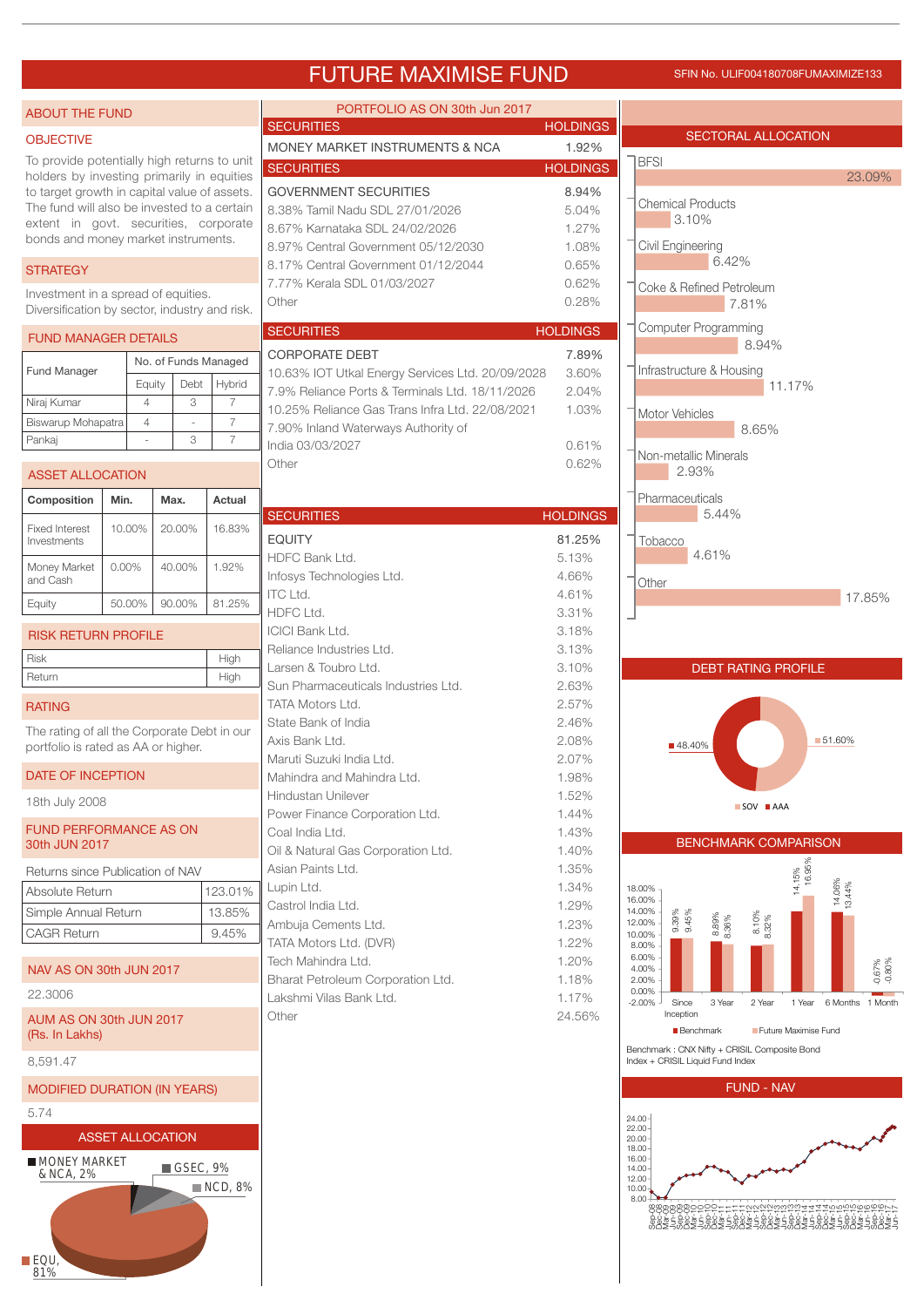### FUTURE BALANCE FUND SFIN NO. ULIF003180708FUTBALANCE133

| <b>ABOUT THE FUND</b>                                                                  |                         |                |                         |                      | PORTFOLIO AS ON 30th JUN 2017                                                                       |                          |                                                                                                 |  |  |
|----------------------------------------------------------------------------------------|-------------------------|----------------|-------------------------|----------------------|-----------------------------------------------------------------------------------------------------|--------------------------|-------------------------------------------------------------------------------------------------|--|--|
| <b>OBJECTIVE</b>                                                                       |                         |                |                         |                      | <b>SECURITIES</b><br>MONEY MARKET INSTRUMENTS & NCA                                                 | <b>HOLDINGS</b><br>4.31% | SECTORAL ALLOCATION                                                                             |  |  |
| To provide a balanced return from                                                      |                         |                |                         |                      | <b>SECURITIES</b>                                                                                   | <b>HOLDINGS</b>          | <b>BFSI</b>                                                                                     |  |  |
| investing in both fixed interest securities<br>as well as in equities so as to balance |                         |                |                         |                      |                                                                                                     |                          | 24.13%                                                                                          |  |  |
| stability of return through the former and                                             |                         |                |                         |                      | <b>GOVERNMENT SECURITIES</b><br>8.83% Central Government 12/12/2041                                 | 4.87%<br>2.03%           | <b>Chemical Products</b>                                                                        |  |  |
| growth in capital value through the latter.                                            |                         |                |                         |                      | 8.17% Central Government 01/12/2044                                                                 | 1.92%                    | 2.00%                                                                                           |  |  |
| The fund will also invest in money market                                              |                         |                |                         |                      | 7.77% Kerala SDL 01/03/2027                                                                         | 0.61%                    | Civil Engineering                                                                               |  |  |
| instruments to provide liquidity.                                                      |                         |                |                         |                      | Other                                                                                               | 0.30%                    | 4.12%                                                                                           |  |  |
| <b>STRATEGY</b>                                                                        |                         |                |                         |                      |                                                                                                     |                          | Coke & Refined Petroleum                                                                        |  |  |
| Balances high return and high risk from                                                |                         |                |                         |                      | <b>SECURITIES</b>                                                                                   | <b>HOLDINGS</b>          | 5.02%                                                                                           |  |  |
| equity investments by the stability                                                    |                         |                |                         |                      | CORPORATE DEBT                                                                                      | 39.14%                   | <b>Computer Programming</b>                                                                     |  |  |
| provided by fixed interest instruments.                                                |                         |                |                         |                      | 10.63% IOT Utkal Energy Services Ltd. 20/09/2028<br>10.75% Reliance Capital Ltd. 12/08/2021         | 6.57%<br>6.37%           | 4.87%                                                                                           |  |  |
| <b>FUND MANAGER DETAILS</b>                                                            |                         |                |                         |                      | 9.98% IL&FS Financial Services Ltd. 05/12/2021                                                      | 4.42%                    | Infrastructure & Housing                                                                        |  |  |
|                                                                                        |                         |                |                         | No. of Funds Managed | 10.25% Reliance Gas Trans Infra Ltd. 22/08/2021                                                     | 3.68%                    | 31.69%                                                                                          |  |  |
| Fund Manager                                                                           |                         | Equity         | Debt                    | Hybrid               | 7.9% HDFC Ltd. 24/08/2026                                                                           | 3.55%                    | Motor Vehicles                                                                                  |  |  |
| Niraj Kumar                                                                            |                         | $\overline{4}$ | 3                       | $\overline{7}$       | 9.7% LNT Infra Debt Funds Ltd. 10/06/2024                                                           | 3.54%                    | 5.50%                                                                                           |  |  |
| Biswarup Mohapatra                                                                     |                         | $\overline{4}$ |                         | $\overline{7}$       | 8.43% LIC Housing Finance Ltd. 10/07/2026                                                           | 2.44%                    | Non-metallic Minerals                                                                           |  |  |
| Pankaj                                                                                 |                         |                | 3                       | $\overline{7}$       | 7.95% Reliance Ports & Terminals Ltd. 28/10/2026<br>7.9% Reliance Ports & Terminals Ltd. 18/11/2026 | 2.38%<br>2.01%           | 1.85%                                                                                           |  |  |
| <b>ASSET ALLOCATION</b>                                                                |                         |                |                         |                      | 8.75% Bajaj Finance Ltd. 14/08/2026                                                                 | 1.99%                    | Pharmaceuticals                                                                                 |  |  |
| Composition                                                                            | Min.                    |                | Max.                    | Actual               | 8.52% Hero FinCorp Ltd. 18/06/2027                                                                  | 1.21%                    | 3.54%                                                                                           |  |  |
| <b>Fixed Interest</b><br>Investments                                                   | 40.00%                  |                | 70.00%                  | 44.00%               | Other                                                                                               | 0.96%                    | Tobacco<br>2.99%                                                                                |  |  |
| Money Market<br>and Cash                                                               | 0.00%                   |                | 30.00%                  | 4.31%                | <b>SECURITIES</b>                                                                                   | <b>HOLDINGS</b>          | Other                                                                                           |  |  |
| Equity                                                                                 | 30.00%                  |                | 60.00%                  | 51.69%               | <b>EQUITY</b>                                                                                       | 51.69%                   | 14.27%                                                                                          |  |  |
| <b>RISK RETURN PROFILE</b>                                                             |                         |                |                         |                      | HDFC Bank Ltd.                                                                                      | 3.31%                    |                                                                                                 |  |  |
|                                                                                        |                         |                |                         |                      | Infosys Technologies Ltd.                                                                           | 3.02%                    |                                                                                                 |  |  |
| <b>Risk</b><br>Return                                                                  |                         |                |                         | Moderate<br>High     | ITC Ltd.<br>HDFC Ltd.                                                                               | 2.99%<br>2.12%           | <b>DEBT RATING PROFILE</b>                                                                      |  |  |
|                                                                                        |                         |                |                         |                      | Reliance Industries Ltd.                                                                            | 2.02%                    |                                                                                                 |  |  |
| <b>RATING</b>                                                                          |                         |                |                         |                      | Larsen & Toubro Ltd.                                                                                | 2.00%                    | ■ 10.70%<br>16.65%                                                                              |  |  |
| The rating of all the Corporate Debt in our                                            |                         |                |                         |                      | <b>ICICI Bank Ltd.</b>                                                                              | 1.97%                    |                                                                                                 |  |  |
| portfolio is rated as AA or higher.                                                    |                         |                |                         |                      | Sun Pharmaceuticals Industries Ltd.                                                                 | 1.72%                    | ■72.65%                                                                                         |  |  |
| <b>DATE OF INCEPTION</b>                                                               |                         |                |                         |                      | <b>TATA Motors Ltd.</b>                                                                             | 1.65%                    |                                                                                                 |  |  |
| 18th July 2008                                                                         |                         |                |                         |                      | State Bank of India<br>Maruti Suzuki India Ltd.                                                     | 1.51%<br>1.35%           |                                                                                                 |  |  |
| <b>FUND PERFORMANCE AS ON</b>                                                          |                         |                |                         |                      | Mahindra and Mahindra Ltd.                                                                          | 1.27%                    | $\blacksquare$ SOV $\blacksquare$ AAA $\blacksquare$ AA+                                        |  |  |
| 30th JUN 2017                                                                          |                         |                |                         |                      | Axis Bank Ltd.                                                                                      | 1.22%                    |                                                                                                 |  |  |
| Returns since Publication of NAV                                                       |                         |                |                         |                      | Hindustan Unilever                                                                                  | 0.97%                    | BENCHMARK COMPARISON (CAGR RETURN)                                                              |  |  |
| Absolute Return                                                                        |                         |                |                         | 100.09%              | Power Finance Corporation Ltd.                                                                      | 0.92%                    |                                                                                                 |  |  |
| Simple Annual Return                                                                   |                         |                |                         | 11.27%               | Coal India Ltd.                                                                                     | 0.92%                    | 13.21%<br>13.38%<br>16.00%                                                                      |  |  |
| <b>CAGR Return</b>                                                                     |                         |                |                         | 8.12%                | Lupin Ltd.<br>Asian Paints Ltd.                                                                     | 0.89%<br>0.87%           | $\begin{bmatrix} 10.19\% \\ 9.51\% \end{bmatrix}$<br>14.00%<br>8.89%<br>8.50%<br>.40%<br>12.00% |  |  |
|                                                                                        |                         |                |                         |                      | Oil & Natural Gas Corporation Ltd.                                                                  | 0.84%                    | 12%<br>$\infty$<br>10.00%                                                                       |  |  |
| NAV AS ON 30th JUN 2017                                                                |                         |                |                         |                      | Castrol India Ltd.                                                                                  | 0.83%                    | 8.00%<br>6.00%                                                                                  |  |  |
| 20,00873                                                                               |                         |                |                         |                      | Ambuja Cements Ltd.                                                                                 | 0.81%                    | 4.00%<br>0.05%<br>0.05%                                                                         |  |  |
| AUM AS ON 30th JUN 2017                                                                |                         |                |                         |                      | TATA Motors Ltd. (DVR)                                                                              | 0.80%                    | 2.00%<br>0.00%                                                                                  |  |  |
| (Rs. In Lakhs)                                                                         |                         |                |                         |                      | Bharat Petroleum Corporation Ltd.<br>Tech Mahindra Ltd.                                             | $0.77\%$<br>$0.77\%$     | Since<br>3 Year<br>2 Year<br>1 Year<br>6 Months 1 Month<br>Inception                            |  |  |
| 8,701.03                                                                               |                         |                |                         |                      | Hindalco Industries Ltd.                                                                            | 0.75%                    | <b>Benchmark</b><br>Future Balance Fund                                                         |  |  |
| <b>MODIFIED DURATION (IN YEARS)</b>                                                    |                         |                |                         |                      | Other                                                                                               | 15.40%                   | Benchmark: Nifty + CRISIL Composite Bond Index<br>+ CRISIL Liquid Fund Index                    |  |  |
| 5.21                                                                                   |                         |                |                         |                      |                                                                                                     |                          |                                                                                                 |  |  |
|                                                                                        | <b>ASSET ALLOCATION</b> |                |                         |                      |                                                                                                     |                          | <b>FUND - NAV</b>                                                                               |  |  |
| <b>MONEY MARKET</b><br>& NCA, 4%                                                       |                         |                | $\blacksquare$ GSEC, 5% | ■ NCD, 39%           |                                                                                                     |                          | 24.00<br>22.00<br>20.00<br>18.00<br>16.00<br>14.00<br>12.00<br>10.00                            |  |  |
| $\blacksquare$ EQU<br>52%                                                              |                         |                |                         |                      |                                                                                                     |                          | 8.00<br>QQQOOOO_____wwwwwwwd444wwww00000\\                                                      |  |  |

EQU, 52%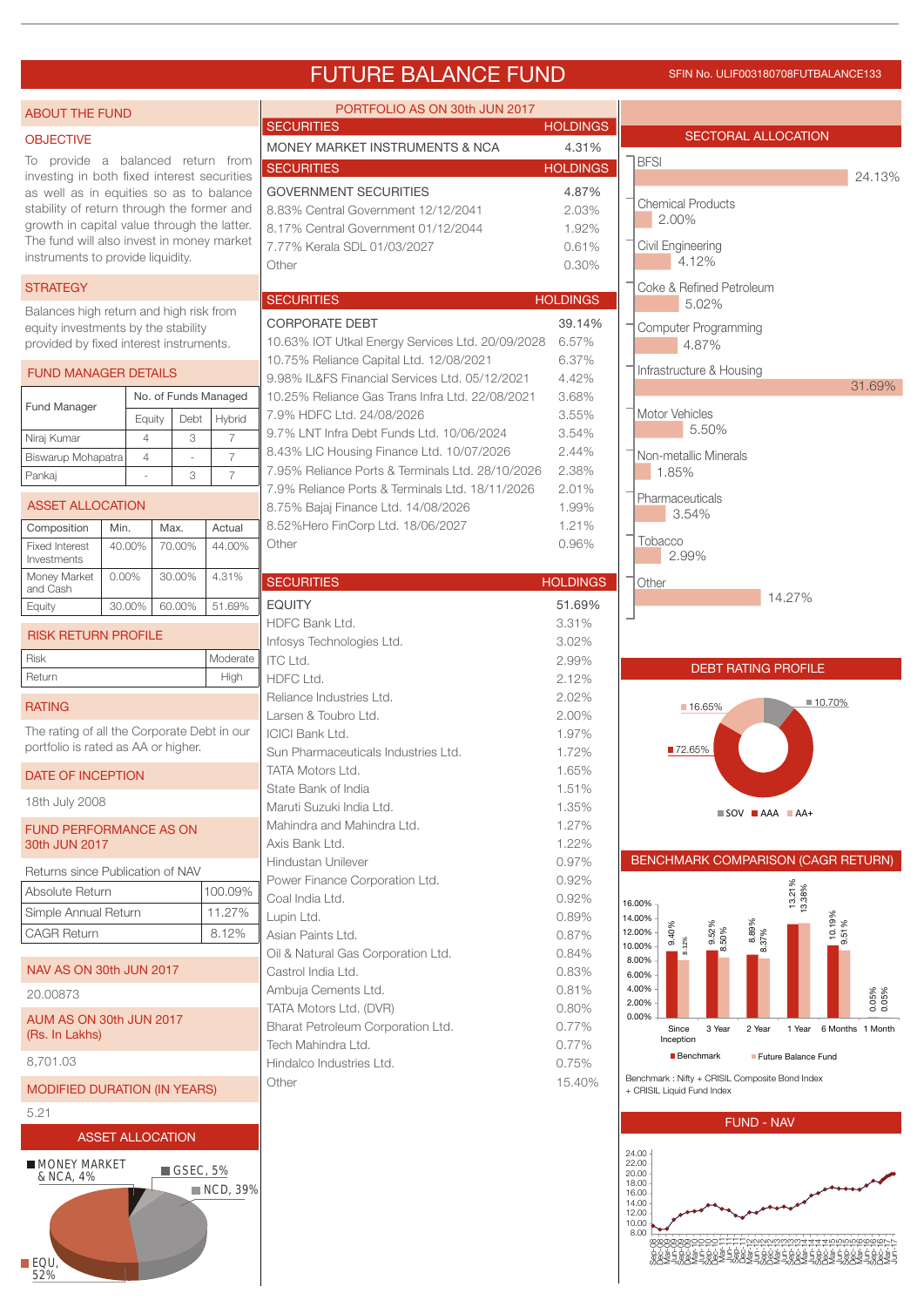### FUTURE NAV GUARANTEE FUND SFIN NO. ULIF011180510NAVGUARANT133

| <b>ABOUT THE FUND</b>                       |         |                         |                                   |                      | PORTFOLIO AS ON 30th JUN 2017                                      |                 |                                                          |  |
|---------------------------------------------|---------|-------------------------|-----------------------------------|----------------------|--------------------------------------------------------------------|-----------------|----------------------------------------------------------|--|
| <b>OBJECTIVE</b>                            |         |                         |                                   |                      | <b>SECURITIES</b>                                                  | <b>HOLDINGS</b> | SECTORAL ALLOCATION                                      |  |
| To provide                                  | capital |                         |                                   | protection and       | MONEY MARKET INSTRUMENTS & NCA                                     | 21.38%          |                                                          |  |
| optimum returns based on model              |         |                         |                                   |                      | <b>SECURITIES</b>                                                  | <b>HOLDINGS</b> | <b>BFSI</b><br>11.17%                                    |  |
| involving systematic asset allocation and   |         |                         |                                   |                      | <b>GOVERNMENT SECURITIES</b>                                       | 21.41%          |                                                          |  |
| dynamic rebalancing.                        |         |                         |                                   |                      | 8.87% Tamil Nadu SDL 16/10/2024                                    | 5.54%           | <b>Chemical Products</b><br>1.58%                        |  |
| <b>FUND MANAGER DETAILS</b>                 |         |                         |                                   |                      | 8.08% West Bengal SDL 25/02/2025                                   | 4.26%           |                                                          |  |
|                                             |         |                         |                                   | No. of Funds Managed | 8.15% Gujarat SDL 23/09/2025                                       | 3.76%           | Civil Engineering<br>1.33%                               |  |
| Fund Manager                                |         | Equity                  | Debt                              | Hybrid               | 9.4% Madhya Pradesh SDL 30/01/2024<br>8.94% Gujarat SDL 24/09/2024 | 2.83%<br>2.78%  |                                                          |  |
| Niraj Kumar                                 |         | $\overline{4}$          | 3                                 | 7                    | 8.98% West Bengal SDL 23/07/2024                                   | 2.23%           | Coke & Refined Petroleum                                 |  |
| Biswarup Mohapatra                          |         | $\overline{4}$          |                                   | $\overline{7}$       |                                                                    |                 | 2.94%                                                    |  |
| Pankaj                                      |         |                         | 3                                 | $\overline{7}$       | <b>SECURITIES</b>                                                  | <b>HOLDINGS</b> | <b>Computer Programming</b>                              |  |
|                                             |         |                         |                                   |                      | <b>CORPORATE DEBT</b>                                              | 19.20%          | 4.03%                                                    |  |
| <b>ASSET ALLOCATION</b>                     |         |                         |                                   |                      | 8.7% HDFC Ltd. 18/05/2020                                          | 7.34%           | G-Sec                                                    |  |
| Composition                                 | Min.    |                         | Max.                              | Actual               | 8.75% LIC Housing Finance Ltd. 12/02/2021                          | 5.29%           | 21.41%                                                   |  |
| Fixed Income<br>including                   | 0.00%   |                         | 100.00%                           | 61.99%               | 10.25% Reliance Gas Trans Infra Ltd. 22/08/2021                    | 4.46%           | Infrastructure & Housing                                 |  |
| Money Market                                |         |                         |                                   |                      | 8.38% Power Finance Corporation Ltd. 27/04/2020                    | 1.56%           | 19.87%                                                   |  |
| Instruments                                 |         |                         |                                   |                      | 10.5% M&M Financial Services Ltd. 13/12/2021                       | 0.56%           |                                                          |  |
| Equity                                      | 0.00%   |                         |                                   | 100.00% 38.01%       | <b>SECURITIES</b>                                                  | <b>HOLDINGS</b> | Motor Vehicles                                           |  |
| <b>RISK RETURN PROFILE</b>                  |         |                         |                                   |                      | <b>EQUITY</b>                                                      | 38.01%          | 4.30%                                                    |  |
| Risk                                        |         |                         |                                   | Low to medium        | HDFC Bank Ltd.                                                     | 2.62%           | Pharmaceuticals                                          |  |
| Return                                      |         |                         |                                   | Low to medium        | Infosys Technologies Ltd.                                          | 2.48%           | 2.63%                                                    |  |
|                                             |         |                         |                                   |                      | <b>ITC Ltd.</b>                                                    | 2.17%           |                                                          |  |
| <b>RATING</b>                               |         |                         |                                   |                      | HDFC Ltd.                                                          | 1.62%           | Tobacco                                                  |  |
| The rating of all the Corporate Debt in our |         |                         |                                   |                      | <b>ICICI Bank Ltd.</b>                                             | 1.54%           | 2.17%                                                    |  |
| portfolio is rated as AA or higher.         |         |                         |                                   |                      | Reliance Industries Ltd.                                           | 1.42%           |                                                          |  |
| DATE OF INCEPTION                           |         |                         |                                   |                      | TATA Motors Ltd.                                                   | 1.41%           | Other                                                    |  |
|                                             |         |                         |                                   |                      | Larsen & Toubro Ltd.                                               | 1.33%           | 28.57%                                                   |  |
| 18th May 2010                               |         |                         |                                   |                      | Sun Pharmaceuticals Industries Ltd.                                | 1.30%           |                                                          |  |
| <b>FUND PERFORMANCE AS ON</b>               |         |                         |                                   |                      | State Bank of India                                                | 1.27%           |                                                          |  |
| 30th JUN 2017                               |         |                         |                                   |                      | Maruti Suzuki India Ltd.                                           | 1.10%           | <b>DEBT RATING PROFILE</b>                               |  |
|                                             |         |                         |                                   |                      | Mahindra and Mahindra Ltd.                                         | 1.07%           | 0.93%                                                    |  |
| Returns since Publication of NAV            |         |                         |                                   |                      | Axis Bank Ltd.                                                     | 0.95%           | 35.53%                                                   |  |
| Absolute Return                             |         |                         |                                   | 49.27%               | Coal India Ltd.<br>Hindustan Unilever                              | 0.84%<br>0.83%  |                                                          |  |
| Simple Annual Return                        |         |                         | 6.95%                             |                      | Lupin Ltd.                                                         | 0.77%           | ■ 63.54%                                                 |  |
| CAGR Return                                 |         |                         |                                   | 5.81%                | Asian Paints Ltd.                                                  | 0.75%           |                                                          |  |
| <b>HIGHEST NAV GUARANTEED</b>               |         |                         |                                   |                      | Oil & Natural Gas Corporation Ltd.                                 | 0.71%           |                                                          |  |
|                                             |         |                         |                                   |                      | Lakshmi Vilas Bank Ltd.                                            | 0.62%           | $\blacksquare$ SOV $\blacksquare$ AAA $\blacksquare$ AA+ |  |
| 15.02412                                    |         |                         |                                   |                      | TATA Motors Ltd. (DVR)                                             | 0.61%           |                                                          |  |
| NAV AS ON 30th JUN 2017                     |         |                         |                                   |                      | Castrol India Ltd.                                                 | 0.61%           | <b>FUND - NAV</b>                                        |  |
| 14.92709                                    |         |                         |                                   |                      | TATA Consultancy Services Ltd.                                     | 0.59%           |                                                          |  |
|                                             |         |                         |                                   |                      | Tech Mahindra Ltd.                                                 | 0.58%           | 24.00<br>22.00                                           |  |
| AUM AS ON 30th JUN 2017                     |         |                         | Bharat Petroleum Corporation Ltd. | 0.55%                | 20.00<br>18.00                                                     |                 |                                                          |  |
| (Rs. In Lakhs)                              |         |                         | Bajaj Auto Ltd.                   | 0.54%                | 16.00<br>14.00                                                     |                 |                                                          |  |
| 1,981.41                                    |         |                         |                                   |                      | Other                                                              | 9.73%           | 12.00<br>10.00                                           |  |
| <b>Modified Duration (In Years)</b>         |         |                         |                                   |                      |                                                                    |                 | 8.00<br><b>FFFQQQQ</b> mood o 4 4 4<br>455566661         |  |
| 2.80                                        |         |                         |                                   |                      |                                                                    |                 |                                                          |  |
|                                             |         |                         |                                   |                      |                                                                    |                 |                                                          |  |
|                                             |         | <b>ASSET ALLOCATION</b> |                                   |                      |                                                                    |                 | No comparable benchmark available for the fund           |  |
|                                             |         |                         |                                   |                      |                                                                    |                 |                                                          |  |
|                                             |         |                         | Money Market &<br>NCA, 21%        |                      |                                                                    |                 |                                                          |  |
| $\Box$ EQU, 38%                             |         |                         |                                   | $\blacksquare$ GSEC, |                                                                    |                 |                                                          |  |
|                                             |         |                         |                                   |                      |                                                                    |                 |                                                          |  |

NCD, 19%

21%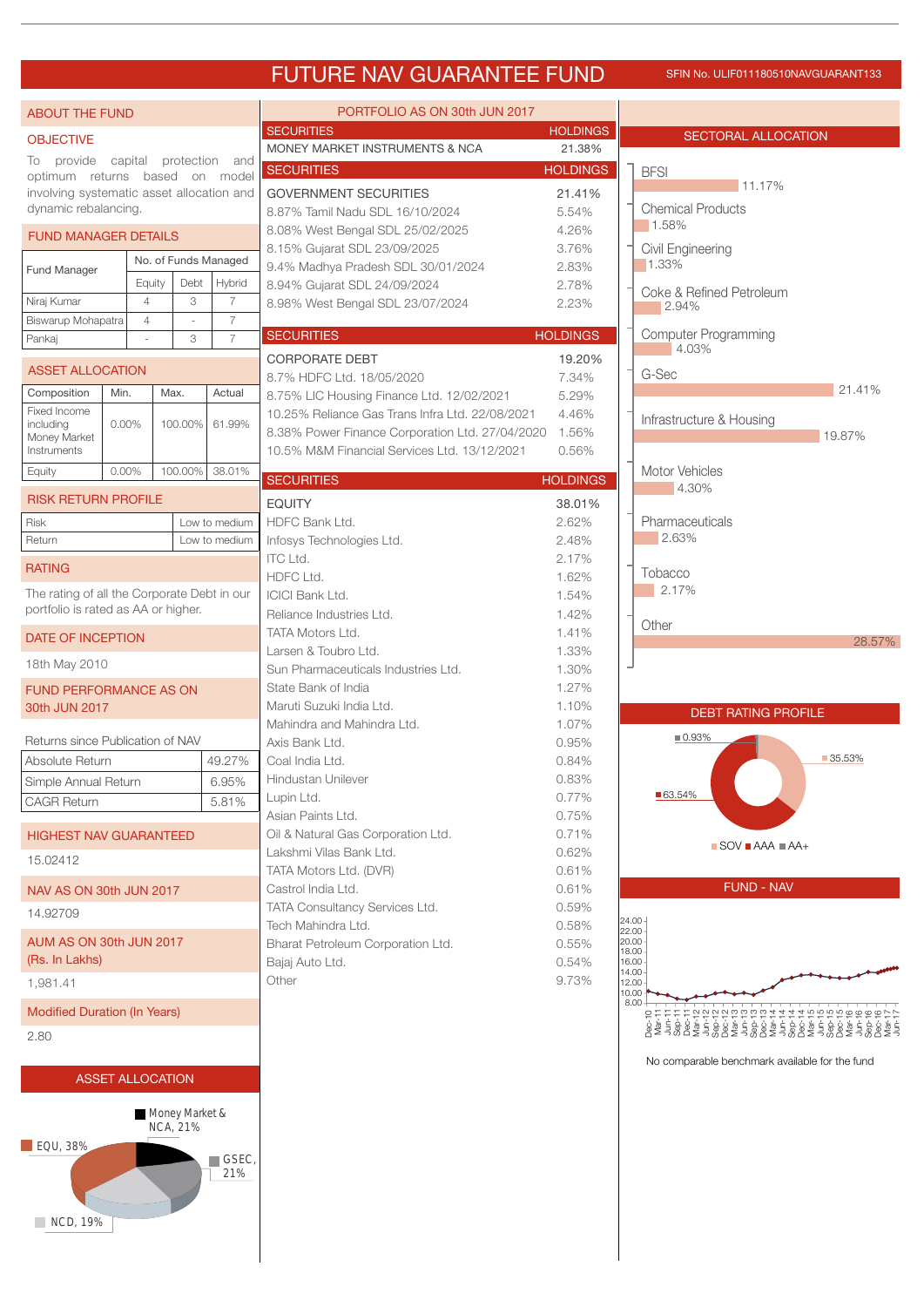## FUTURE INCOME FUND SFIN NO. ULIF002180708FUTUINCOME133

| <b>ABOUT THE FUND</b>                                                            |          |                         |           |                      | PORTFOLIO AS ON 30th Jun 2017<br><b>SECURITIES</b>                                                          | <b>HOLDINGS</b> |                                                                            |
|----------------------------------------------------------------------------------|----------|-------------------------|-----------|----------------------|-------------------------------------------------------------------------------------------------------------|-----------------|----------------------------------------------------------------------------|
| <b>OBJECTIVE</b>                                                                 |          |                         |           |                      | MONEY MARKET INSTRUMENTS & NCA                                                                              | 4.89%           | <b>SECTORAL ALLOCATION</b>                                                 |
| To provide stable returns by investing in                                        |          |                         |           |                      | <b>SECURITIES</b>                                                                                           | <b>HOLDINGS</b> |                                                                            |
| assets of relatively low to moderate level                                       |          |                         |           |                      |                                                                                                             |                 | <b>BASIC METALS</b>                                                        |
| of risk. The interest credited will be a                                         |          |                         |           |                      | <b>GOVERNMENT SECURITIES</b>                                                                                | 41.56%          | 2.62%                                                                      |
| major component of the fund's return.<br>The fund will invest primarily in fixed |          |                         |           |                      | 9.23% Central Government 23/12/2043                                                                         | 9.73%           | <b>BFSI</b>                                                                |
| interest securities, such as Govt.                                               |          |                         |           |                      | 7.92% West Bengal SDL 15/03/2027                                                                            | 6.21%           | 20.80%                                                                     |
| securities of medium to long duration and                                        |          |                         |           |                      | 8.67% Maharashtra SDL 24/02/2026                                                                            | 2.89%           | G-SEC                                                                      |
| Corporate Bonds and money market                                                 |          |                         |           |                      | 8.20% Gujarat SDL 09/12/2025                                                                                | 2.81%           | 41.56%                                                                     |
| instruments for liquidity.                                                       |          |                         |           |                      | 9.71% Haryana SDL 12/03/2024<br>7.77% Kerala SDL 01/03/2027                                                 | 2.28%<br>2.21%  |                                                                            |
| <b>STRATEGY</b>                                                                  |          |                         |           |                      | 8.67% Karnataka SDL 24/02/2026                                                                              | 2.10%           | Infrastructure & Housing<br>30.12%                                         |
|                                                                                  |          |                         |           |                      | 9.39% Karnataka SDL 23/10/2023                                                                              | 1.98%           |                                                                            |
| Investments in assets of low or<br>moderate risk.                                |          |                         |           |                      | 9.55% Andhra Pradesh SDL 11/09/2023                                                                         | 1.78%           | Other<br>4.89%                                                             |
|                                                                                  |          |                         |           |                      | 8.08% West Bengal SDL 25/02/2025                                                                            | 1.67%           |                                                                            |
| <b>FUND MANAGER DETAILS</b>                                                      |          |                         |           |                      | 9.71% Andhra Pradesh SDL 12/03/2024                                                                         | 1.54%           |                                                                            |
|                                                                                  |          |                         |           | No. of Funds Managed | 8.06% Tamil Nadu SDL 15/04/2025                                                                             | 1.35%           |                                                                            |
| Fund Manager                                                                     |          | Equity                  | Debt      | Hybrid               | 8.17% Central Government 01/12/2044                                                                         | 1.23%           | <b>FUND - NAV</b>                                                          |
| Niraj Kumar                                                                      |          | $\overline{4}$          | 3         | $\overline{7}$       | 9.18% Andhra Pradesh SDL 28/05/2024                                                                         | 1.11%           |                                                                            |
| Pankaj                                                                           |          |                         | 3         | $\overline{7}$       | 8.28% Maharashtra SDL 29/07/2025                                                                            | 0.63%           | $\blacksquare$ 2.71%                                                       |
|                                                                                  |          |                         |           |                      | 9.48% West Bengal SDL 17/07/2023                                                                            | 0.59%           | 13.39%                                                                     |
| <b>ASSET ALLOCATION</b>                                                          |          |                         |           |                      | 9.4% Madhya Pradesh SDL 30/01/2024                                                                          | 0.53%           |                                                                            |
| Composition                                                                      | Min.     |                         | Max.      | Actual               | Other                                                                                                       | 0.93%           | 42.95%                                                                     |
| <b>Fixed Interest</b><br>Investments                                             | 50.00%   |                         | 100.00%   | 9511%                |                                                                                                             |                 |                                                                            |
| Money Market                                                                     | $0.00\%$ |                         | 50.00%    | 4.89%                | <b>SECURITIES</b>                                                                                           | <b>HOLDINGS</b> | $40.96\%$                                                                  |
| and Cash                                                                         |          |                         |           |                      | <b>CORPORATE DEBT</b>                                                                                       | 53.54%          |                                                                            |
| Equity                                                                           | $0.00\%$ |                         | 0.00%     | 0.00%                | 8.75% Bajaj Finance Ltd. 14/08/2026                                                                         | 4.62%           |                                                                            |
| <b>RISK RETURN PROFILE</b>                                                       |          |                         |           |                      | 7.95% Reliance Ports & Terminals Ltd. 28/10/2026                                                            | 4.35%           | $\blacksquare$ SOV $\blacksquare$ AAA $\blacksquare$ AA+ $\blacksquare$ AA |
| <b>Risk</b>                                                                      |          |                         |           | Low                  | 9.8% LNT Finance Ltd. 21/12/2022                                                                            | 4.19%           |                                                                            |
| Return                                                                           |          |                         |           | Low                  | 7.9% Reliance Ports & Terminals Ltd. 18/11/2026                                                             | 3.58%           | BENCHMARK COMPARISON (CAGR RETURN)                                         |
|                                                                                  |          |                         |           |                      | 10.63% IOT Utkal Energy Services Ltd. 20/07/2028                                                            | 3.48%           |                                                                            |
| <b>RATING</b>                                                                    |          |                         |           |                      | 10.25% Reliance Gas Trans Infra Ltd. 22/08/2021                                                             | 3.14%           | $11.47\%$<br>$11.06\%$<br>$10.83\%$<br>$10.13\%$<br>14.00%                 |
| The rating of all the Corporate Debt in our                                      |          |                         |           |                      | 9% Indiabulls Housing Finance Ltd. 30/06/2026                                                               | 2.89%           | 10.92%<br>10.36%<br>10.36%<br>12.00%                                       |
| portfolio is rated as AA or higher.                                              |          |                         |           |                      | 10.63% IOT Utkal Energy Services Ltd. 20/09/2028                                                            | 2.78%           | 8.63%<br>10.00%                                                            |
| <b>DATE OF INCEPTION</b>                                                         |          |                         |           |                      | 9% Indiabulls Housing Finance Ltd. 19/01/2021<br>9.37% TATA Capital Financial Services Ltd. 31/03/20252.75% | 2.78%           | 8.00%                                                                      |
|                                                                                  |          |                         |           |                      | 8.45% Sundaram Finance Ltd. 07/06/2027                                                                      | 2.75%           | 3.15%<br>6.00%<br>4.00%                                                    |
| 18th July 2008                                                                   |          |                         |           |                      | 8.32% Tata Sons Ltd. 21/05/2023                                                                             | 2.74%           | $1.39\%$<br>$1.60\%$<br>2.00%                                              |
|                                                                                  |          |                         |           |                      | 8.15% Tata Steel Ltd, 01/10/2026                                                                            | 2.62%           | 0.00%                                                                      |
| <b>FUND PERFORMANCE AS ON</b><br>30th JUN 2017                                   |          |                         |           |                      | 7.90% Inland Waterways Authority                                                                            | 2.19%           | Since<br>3 Year<br>2 Year<br>6 Months 1 Month<br>1 Year<br>Inception       |
|                                                                                  |          |                         |           |                      | of India 03/03/2027                                                                                         |                 | Benchmark<br>Future Income Fund                                            |
| Returns since Publication of NAV                                                 |          |                         |           |                      | 8.52%Hero FinCorp Ltd. 18/06/2027                                                                           | 2.04%           | Benchmark: CRISIL Composite Bond Index                                     |
| Absolute Return                                                                  |          |                         |           | 139.95%              | 8.43% LIC Housing Finance Ltd. 10/07/2026                                                                   | 1.62%           |                                                                            |
| Simple Annual Return                                                             |          |                         |           | 15.76%               | 9.7% LNT Infra Debt Funds Ltd. 10/06/2024                                                                   | 1.32%           |                                                                            |
| <b>CAGR Return</b>                                                               |          |                         |           | 10.36%               | 10.5% M&M Financial Services Ltd. 13/12/2021                                                                | 1.22%           | <b>FUND - NAV</b>                                                          |
|                                                                                  |          |                         |           |                      | 7.9% HDFC Ltd. 24/08/2026                                                                                   | 1.08%           |                                                                            |
| NAV AS ON 30th JUN 2017                                                          |          |                         |           |                      | Other                                                                                                       | 1.40%           | 24.00<br>22.00                                                             |
| 23.99526                                                                         |          |                         |           |                      |                                                                                                             |                 | 20.00<br>18.00                                                             |
|                                                                                  |          |                         |           |                      |                                                                                                             |                 | 16.00<br>14.00                                                             |
| AUM AS ON 30th JUN 2017<br>(Rs. In Lakhs)                                        |          |                         |           |                      |                                                                                                             |                 | 12.00<br>10.00                                                             |
|                                                                                  |          |                         |           |                      |                                                                                                             |                 | 8.00<br>)QQQOOOO______wwwwwww4444wwww00000\                                |
| 19,015.35                                                                        |          |                         |           |                      |                                                                                                             |                 | 0023300233002350023500239023300                                            |
| <b>MODIFIED DURATION (IN YEARS)</b>                                              |          |                         |           |                      |                                                                                                             |                 |                                                                            |
| 6.03                                                                             |          |                         |           |                      |                                                                                                             |                 |                                                                            |
|                                                                                  |          |                         |           |                      |                                                                                                             |                 |                                                                            |
|                                                                                  |          | <b>ASSET ALLOCATION</b> |           |                      |                                                                                                             |                 |                                                                            |
|                                                                                  |          |                         | & NCA, 5% | <b>MONEY MARKET</b>  |                                                                                                             |                 |                                                                            |
| <b>NCD, 54%</b>                                                                  |          |                         |           |                      |                                                                                                             |                 |                                                                            |
|                                                                                  |          |                         |           |                      |                                                                                                             |                 |                                                                            |
|                                                                                  |          |                         |           |                      |                                                                                                             |                 |                                                                            |
|                                                                                  |          |                         |           |                      |                                                                                                             |                 |                                                                            |
| GSEC, 42%                                                                        |          |                         |           |                      |                                                                                                             |                 |                                                                            |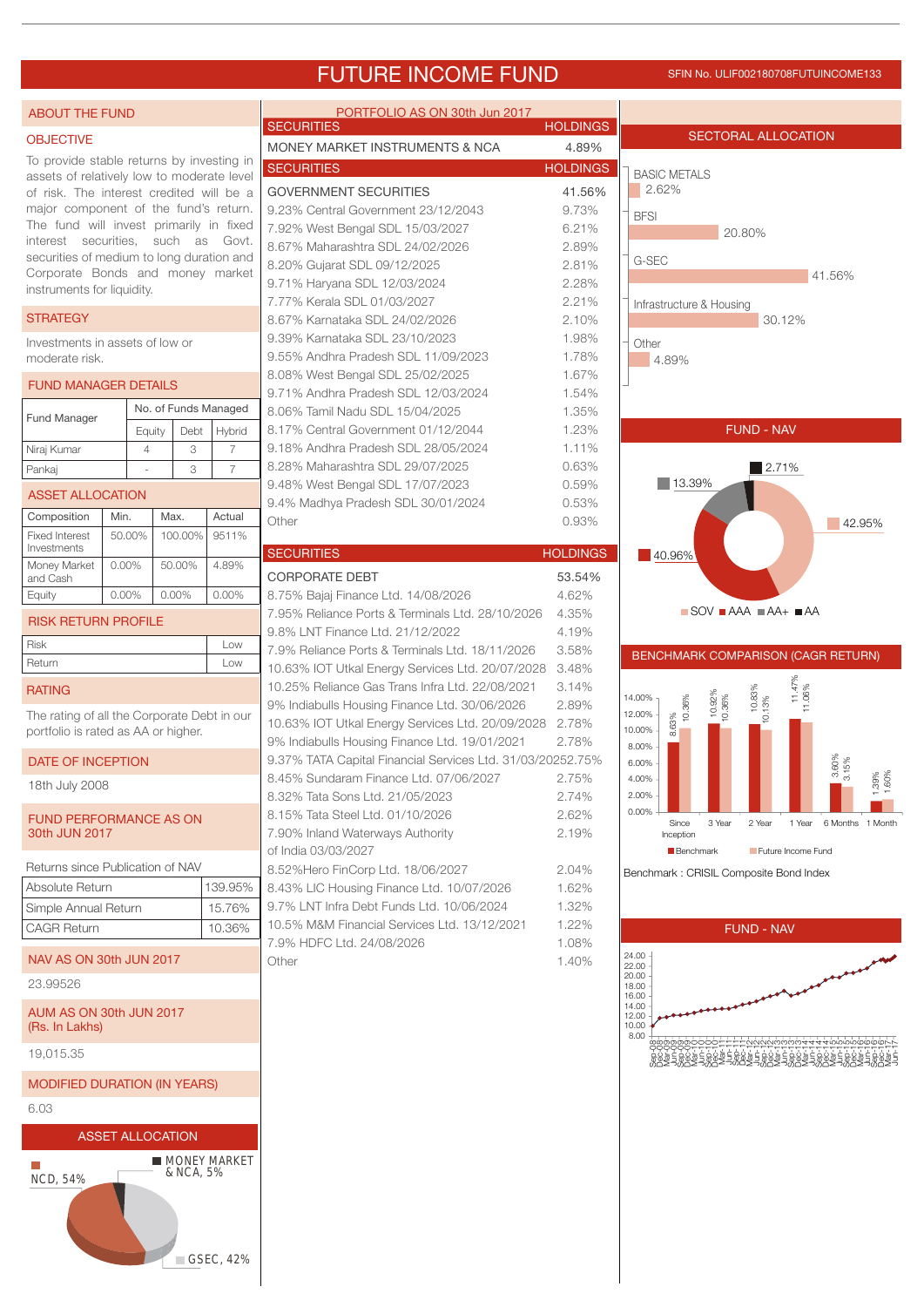### FUTURE SECURE FUND SFIN NO. ULIF001180708FUTUSECURE133

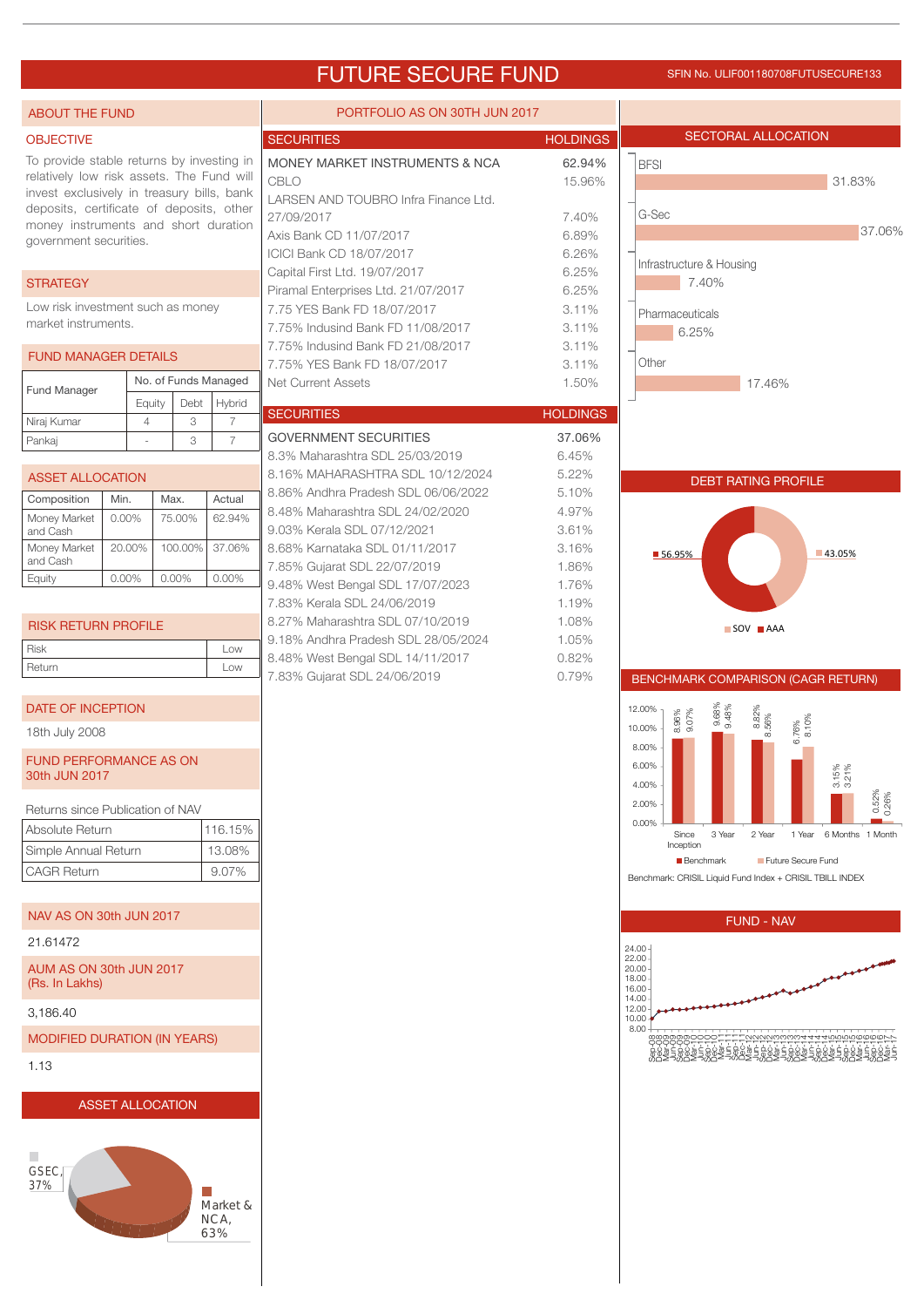## FUTURE PENSION ACTIVE FUND SFIN NO. ULIF008201008FUPENACTIV133

| <b>ABOUT THE FUND</b>                          |                         |                      |           |                     | PORTFOLIO AS ON 30th Jun 2017                             |                 |                                                                                                                                     |  |  |
|------------------------------------------------|-------------------------|----------------------|-----------|---------------------|-----------------------------------------------------------|-----------------|-------------------------------------------------------------------------------------------------------------------------------------|--|--|
| <b>OBJECTIVE</b>                               |                         |                      |           |                     | <b>SECURITIES</b>                                         | <b>HOLDINGS</b> | SECTORAL ALLOCATION                                                                                                                 |  |  |
| Provision of high expected returns with a      |                         |                      |           |                     | MONEY MARKET INSTRUMENTS & NCA<br>4.17%                   |                 |                                                                                                                                     |  |  |
| high probability of negative return.           |                         |                      |           |                     | <b>SECURITIES</b>                                         | <b>HOLDINGS</b> | <b>BFSI</b>                                                                                                                         |  |  |
|                                                |                         |                      |           |                     | <b>EQUITY</b>                                             | 95.83%          | 24.15%                                                                                                                              |  |  |
| <b>FUND MANAGER DETAILS</b>                    |                         |                      |           |                     | Infosys Technologies Ltd.                                 | 5.47%           | <b>Chemical Products</b><br>3.61%                                                                                                   |  |  |
| <b>Fund Manager</b>                            |                         | No. of Funds Managed |           |                     | <b>ITC Ltd.</b>                                           | 5.42%           |                                                                                                                                     |  |  |
|                                                |                         | Equity               | Debt      | Hybrid              | HDFC Bank Ltd.                                            | 5.16%           | Civil Engineering<br>3.79%                                                                                                          |  |  |
| Niraj Kumar                                    | $\overline{4}$          |                      | 3         | $\overline{7}$      | Larsen & Toubro Ltd.<br>HDFC Ltd.                         | 3.79%<br>3.69%  |                                                                                                                                     |  |  |
| Biswarup Mohapatra                             | $\overline{4}$          |                      | ÷.        | $\overline{7}$      | Reliance Industries Ltd.                                  | 3.68%           | Coke & Refined Petroleum<br>7.63%                                                                                                   |  |  |
| <b>ASSET ALLOCATION</b>                        |                         |                      |           |                     | Sun Pharmaceuticals Industries Ltd.                       | 3.10%           |                                                                                                                                     |  |  |
| Composition                                    | Min.                    | Max.                 |           | Actual              | State Bank of India                                       | 3.00%           | <b>Computer Programming</b>                                                                                                         |  |  |
| Money Market                                   |                         |                      |           |                     | TATA Motors Ltd.                                          | 2.97%           | 9.45%                                                                                                                               |  |  |
| Instruments,                                   |                         |                      |           |                     | <b>ICICI Bank Ltd.</b>                                    | 2.92%           | Infrastructure & Housing                                                                                                            |  |  |
| Government<br>Bonds and                        | $0.00\%$                |                      | 40.00%    | 4.17%               | Maruti Suzuki India Ltd.                                  | 2.46%           | 4.70%                                                                                                                               |  |  |
| Corporate<br><b>Bonds</b>                      |                         |                      |           |                     | Mahindra and Mahindra Ltd.                                | 2.32%           | <b>Motor Vehicles</b>                                                                                                               |  |  |
| Equity                                         | 60.00%                  |                      | 100.00%   | 95.83%              | Asian Paints Ltd.<br>Power Finance Corporation Ltd.       | 1.84%<br>1.77%  | 10.15%                                                                                                                              |  |  |
|                                                |                         |                      |           |                     | Axis Bank Ltd.                                            | 1.77%           | Non-metallic Minerals                                                                                                               |  |  |
| <b>RISK RETURN PROFILE</b>                     |                         |                      |           |                     | Hindustan Unilever                                        | 1.77%           | 3.72%                                                                                                                               |  |  |
| <b>Risk</b>                                    |                         |                      |           | Very High           | Coal India Ltd.                                           | 1.75%           | Pharmaceuticals                                                                                                                     |  |  |
| Return                                         |                         |                      |           | High                | Oil & Natural Gas Corporation Ltd.                        | 1.67%           | 6.40%                                                                                                                               |  |  |
|                                                |                         |                      |           |                     | TATA Consultancy Services Ltd.                            | 1.63%           | Tobacco                                                                                                                             |  |  |
| DATE OF INCEPTION                              |                         |                      |           |                     | Lupin Ltd.                                                | 1.61%           | 5.42%                                                                                                                               |  |  |
| 20th October 2008                              |                         |                      |           |                     | Castrol India Ltd.                                        | 1.53%           | Other                                                                                                                               |  |  |
|                                                |                         |                      |           |                     | Ambuja Cements Ltd.<br>Zee Entertainment Enterprises Ltd. | 1.48%<br>1.46%  | 20.97%                                                                                                                              |  |  |
| <b>FUND PERFORMANCE AS ON</b><br>30th JUN 2017 |                         |                      |           |                     | TATA Motors Ltd. (DVR)                                    | 1.45%           |                                                                                                                                     |  |  |
|                                                |                         |                      |           |                     | Bharat Petroleum Corporation Ltd.                         | 1.41%           | BENCHMARK COMPARISON (CAGR RETURN)                                                                                                  |  |  |
| Returns since Publication of NAV               |                         |                      |           |                     | Other                                                     | 30.72%          |                                                                                                                                     |  |  |
| Absolute Return                                |                         |                      |           | 214.10%             |                                                           |                 | 14.88%<br>17.11%<br>$\begin{array}{ c c }\n\hline\n16.31\% \\ \hline\n14.74\% \\ \hline\n\end{array}$<br>14.40%<br>14.15%<br>20.00% |  |  |
| Simple Annual Return                           |                         |                      |           | 24.75%              |                                                           |                 | 15.00%                                                                                                                              |  |  |
| <b>CAGR Return</b>                             |                         |                      |           | 14.15%              |                                                           |                 | 7.75%<br>8.15%<br>$6.66\%$<br>$8.13\%$<br>10.00%                                                                                    |  |  |
|                                                |                         |                      |           |                     |                                                           |                 | 5.00%                                                                                                                               |  |  |
| NAV AS ON 30th JUN 2017                        |                         |                      |           |                     |                                                           |                 | $-1.04\%$                                                                                                                           |  |  |
| 31.40983                                       |                         |                      |           |                     |                                                           |                 | 0.00%<br>1 Year 6 Months 1 Month<br>Since<br>3 Year<br>2 Year                                                                       |  |  |
|                                                |                         |                      |           |                     |                                                           |                 | $-5.00\%$ - Inception<br>Future Pension Active Fund<br>Benchmark                                                                    |  |  |
| AUM AS ON 30th JUN 2017                        |                         |                      |           |                     |                                                           |                 | Benchmark: CNX Nifty                                                                                                                |  |  |
| (Rs. In Lakhs)                                 |                         |                      |           |                     |                                                           |                 |                                                                                                                                     |  |  |
| 1,227.05                                       |                         |                      |           |                     |                                                           |                 |                                                                                                                                     |  |  |
|                                                |                         |                      |           |                     |                                                           |                 | 29.00                                                                                                                               |  |  |
|                                                |                         |                      |           |                     |                                                           |                 | 26.00<br>23.00                                                                                                                      |  |  |
|                                                | <b>ASSET ALLOCATION</b> |                      |           |                     |                                                           |                 | 20.00<br>17.00                                                                                                                      |  |  |
|                                                |                         |                      |           | <b>MONEY MARKET</b> |                                                           |                 | 14.00                                                                                                                               |  |  |
|                                                |                         |                      | & NCA, 4% |                     |                                                           |                 | 11.00<br>8.00                                                                                                                       |  |  |
|                                                |                         |                      |           |                     |                                                           |                 |                                                                                                                                     |  |  |
|                                                |                         |                      |           |                     |                                                           |                 |                                                                                                                                     |  |  |
|                                                |                         |                      |           |                     |                                                           |                 |                                                                                                                                     |  |  |
|                                                |                         |                      |           |                     |                                                           |                 |                                                                                                                                     |  |  |
| <b>EQU, 96%</b>                                |                         |                      |           |                     |                                                           |                 |                                                                                                                                     |  |  |
|                                                |                         |                      |           |                     |                                                           |                 |                                                                                                                                     |  |  |
|                                                |                         |                      |           |                     |                                                           |                 |                                                                                                                                     |  |  |
|                                                |                         |                      |           |                     |                                                           |                 |                                                                                                                                     |  |  |
|                                                |                         |                      |           |                     |                                                           |                 |                                                                                                                                     |  |  |
|                                                |                         |                      |           |                     |                                                           |                 |                                                                                                                                     |  |  |
|                                                |                         |                      |           |                     |                                                           |                 |                                                                                                                                     |  |  |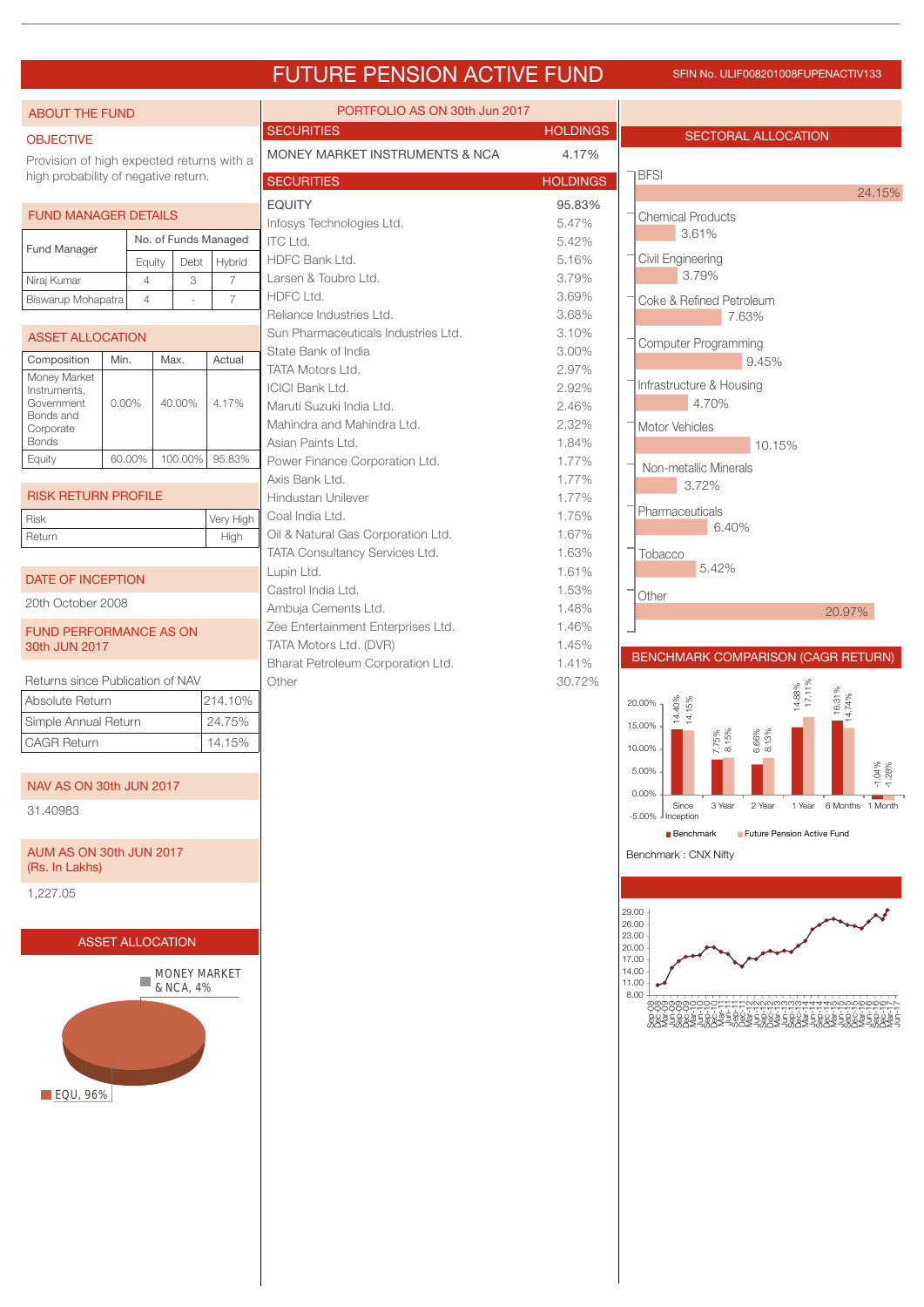## FUTURE PENSION GROWTH FUND SFIN NO. ULIF007201008FUPENGROWT133

| <b>ABOUT THE FUND</b>                          |        |                                  |        |                      | PORTFOLIO AS ON 30th JUN 2017                               |                 |                                                                                                        |
|------------------------------------------------|--------|----------------------------------|--------|----------------------|-------------------------------------------------------------|-----------------|--------------------------------------------------------------------------------------------------------|
| <b>OBJECTIVE</b>                               |        |                                  |        |                      | <b>SECURITIES</b>                                           | <b>HOLDINGS</b> | <b>SECTORAL ALLOCATION</b>                                                                             |
| Provision of high expected returns with a      |        |                                  |        |                      | MONEY MARKET INSTRUMENTS & NCA                              | 2.83%           |                                                                                                        |
| moderate probability of negative return.       |        |                                  |        |                      | <b>SECURITIES</b>                                           | <b>HOLDINGS</b> | <b>BFSI</b>                                                                                            |
| <b>FUND MANAGER DETAILS</b>                    |        |                                  |        |                      | <b>GOVERNMENT SECURITIES</b>                                | 22.69%          | 20.54%                                                                                                 |
|                                                |        |                                  |        | No. of Funds Managed | 8.38% Tamil Nadu SDL 27/01/2026                             | 15.25%          | Civil Engineering                                                                                      |
| <b>Fund Manager</b>                            |        | Equity                           | Debt   | Hybrid               | 8.51% Maharashtra SDL 09/03/2026                            | 4.53%           | 2.45%                                                                                                  |
| Niraj Kumar                                    |        | $\overline{4}$                   | 3      | $\overline{7}$       | 7.92% West Bengal SDL 15/03/2027                            | 2.92%           | Coke & Refined Petroleum<br>4.91%                                                                      |
| Biswarup Mohapatra                             |        | $\overline{4}$                   |        | $\overline{7}$       | <b>SECURITIES</b>                                           | <b>HOLDINGS</b> | <b>Computer Programming</b>                                                                            |
| Pankaj                                         |        |                                  | 3      | $\overline{7}$       | <b>CORPORATE DEBT</b>                                       | 11.95%          | 5.90%                                                                                                  |
| <b>ASSET ALLOCATION</b>                        |        |                                  |        |                      | 10.63% IOT Utkal Energy Services Ltd. 20/09/2028            | 5.88%           | G-Sec                                                                                                  |
| Composition                                    | Min.   |                                  | Max.   | Actual               | 10.25% Reliance Gas Trans Infra Ltd. 22/08/2021             | 3.11%           | 22.69%                                                                                                 |
| Money Market                                   |        |                                  |        |                      | 8.52%Hero FinCorp Ltd. 18/06/2027                           | 2.96%           | Infrastructure & Housing                                                                               |
| Instruments,<br>Government                     | 30.00% |                                  | 80.00% | 37.47%               | <b>SECURITIES</b>                                           | <b>HOLDINGS</b> | 11.62%                                                                                                 |
| Bonds and<br>Corporate                         |        |                                  |        |                      | <b>EQUITY</b>                                               | 62.53%          | Motor Vehicles                                                                                         |
| <b>Bonds</b>                                   |        |                                  |        |                      | HDFC Bank Ltd.                                              | 4.04%           | 6.63%                                                                                                  |
| Equity                                         | 20.00% |                                  | 70.00% | 62.53%               | <b>ITC Ltd.</b>                                             | 3.54%           | Non-metallic Minerals                                                                                  |
| <b>RISK RETURN PROFILE</b>                     |        |                                  |        |                      | Infosys Technologies Ltd.                                   | 3.53%           | 2.25%                                                                                                  |
| <b>Risk</b>                                    |        |                                  |        | High                 | HDFC Ltd.                                                   | 2.50%           | Pharmaceuticals                                                                                        |
| Return                                         |        |                                  |        | High                 | Larsen & Toubro Ltd.<br>Reliance Industries Ltd.            | 2.45%<br>2.39%  | 4.12%                                                                                                  |
|                                                |        |                                  |        |                      | <b>ICICI Bank Ltd.</b>                                      | 2.31%           | Tobacco                                                                                                |
| <b>RATING</b>                                  |        |                                  |        |                      | Sun Pharmaceuticals Industries Ltd.                         | 2.01%           | 3.54%                                                                                                  |
| The rating of all the Corporate Debt in our    |        |                                  |        |                      | <b>TATA Motors Ltd.</b>                                     | 1.93%           | Other                                                                                                  |
| portfolio is rated as AA or higher.            |        |                                  |        |                      | State Bank of India                                         | 1.84%           | 15.25%                                                                                                 |
| <b>DATE OF INCEPTION</b>                       |        |                                  |        |                      | Maruti Suzuki India Ltd.<br>Mahindra and Mahindra Ltd.      | 1.63%<br>1.49%  |                                                                                                        |
| 20th October 2008                              |        |                                  |        |                      | Axis Bank Ltd.                                              | 1.46%           | <b>FUND - NAV</b>                                                                                      |
|                                                |        |                                  |        |                      | <b>Hindustan Unilever</b>                                   | 1.16%           | ■8.37%                                                                                                 |
| <b>FUND PERFORMANCE AS ON</b><br>30th JUN 2017 |        |                                  |        |                      | Power Finance Corporation Ltd.                              | 1.13%           |                                                                                                        |
|                                                |        |                                  |        |                      | Coal India Ltd.                                             | 1.11%           | 64.27%<br>■ 27.36%                                                                                     |
| Returns since Publication of NAV               |        |                                  |        |                      | Lupin Ltd.<br>Oil & Natural Gas Corporation Ltd.            | 1.10%<br>1.03%  |                                                                                                        |
| Absolute Return                                |        |                                  |        | 179.48%              | Asian Paints Ltd.                                           | 1.02%           |                                                                                                        |
| Simple Annual Return                           |        |                                  |        | 20.75%               | Castrol India Ltd.                                          | 0.99%           | $\blacksquare$ SOV $\blacksquare$ AAA $\blacksquare$ AA+                                               |
| <b>CAGR Return</b>                             |        |                                  |        | 12.62%               | Ambuja Cements Ltd.                                         | 0.96%           |                                                                                                        |
|                                                |        |                                  |        |                      | Zee Entertainment Enterprises Ltd.                          | 0.95%           | BENCHMARK COMPARISON (CAGR RETURN)                                                                     |
| NAV AS ON 30th JUN 2017                        |        |                                  |        |                      | TATA Motors Ltd. (DVR)<br>Bharat Petroleum Corporation Ltd. | 0.93%<br>0.91%  | 13.54%<br>16.10%                                                                                       |
| 27.94812                                       |        |                                  |        |                      | Tech Mahindra Ltd.                                          | 0.89%           | 18.00%<br>12.04%<br>12.62%<br>16.00%                                                                   |
|                                                |        |                                  |        |                      | Other                                                       | 19.24%          | $11.47%$<br>$10.66%$<br>$9.01\%$<br>9.87%<br>14.00%<br>9.59%<br>9.61%<br>12.00%                        |
| AUM AS ON 30th JUN 2017<br>(Rs. In Lakhs)      |        |                                  |        |                      |                                                             |                 | 10.00%<br>8.00%                                                                                        |
| 355.30                                         |        |                                  |        |                      |                                                             |                 | 6.00%<br>$-0.19%$<br>$-0.24%$<br>4.00%                                                                 |
|                                                |        |                                  |        |                      |                                                             |                 | 2.00%<br>0.00%                                                                                         |
| <b>MODIFIED DURATION (IN YEARS)</b>            |        |                                  |        |                      |                                                             |                 | $-2.00%$<br>Since<br>3 Year<br>2 Year<br>6 Months 1 Month<br>1 Year<br>Inception                       |
| 5.64                                           |        |                                  |        |                      |                                                             |                 | Future Pension Growth Fund<br>Benchmark                                                                |
|                                                |        |                                  |        |                      |                                                             |                 | Benchmark: Nifty + CRISIL Composite Bond Index                                                         |
|                                                |        | <b>ASSET ALLOCATION</b>          |        |                      |                                                             |                 | + CRISIL Liquid Fund Index                                                                             |
|                                                |        |                                  |        |                      |                                                             |                 |                                                                                                        |
|                                                |        | <b>MONEY MARKET</b><br>& NCA, 3% |        |                      |                                                             |                 | 29.00                                                                                                  |
|                                                |        |                                  |        |                      |                                                             |                 | 26.00                                                                                                  |
|                                                |        |                                  |        | GDEC, 23%            |                                                             |                 | 23.00<br>20.00                                                                                         |
|                                                |        |                                  |        |                      |                                                             |                 | 17.00<br>14.00                                                                                         |
|                                                |        |                                  |        |                      |                                                             |                 | 11.00<br>8.00                                                                                          |
|                                                |        |                                  |        | NCD, 12%             |                                                             |                 | LUUUUWWWW4444MUUUOOOOU-I<br>www.edgoogle.com<br>ۣۣ<br>ۄۣؗۏٷۄؗ۫ۼ؋ۄۄۣ۫ۼ؋ۄۄؘػ؋ۄۼۄۄ؋ۄۄ<br>ۮۄػ؊ۄڂػڞۿڂڲڞۿڂڲڞ |
| $\blacksquare$ EQU, 63%                        |        |                                  |        |                      |                                                             |                 |                                                                                                        |
|                                                |        |                                  |        |                      |                                                             |                 |                                                                                                        |
|                                                |        |                                  |        |                      |                                                             |                 |                                                                                                        |
|                                                |        |                                  |        |                      |                                                             |                 |                                                                                                        |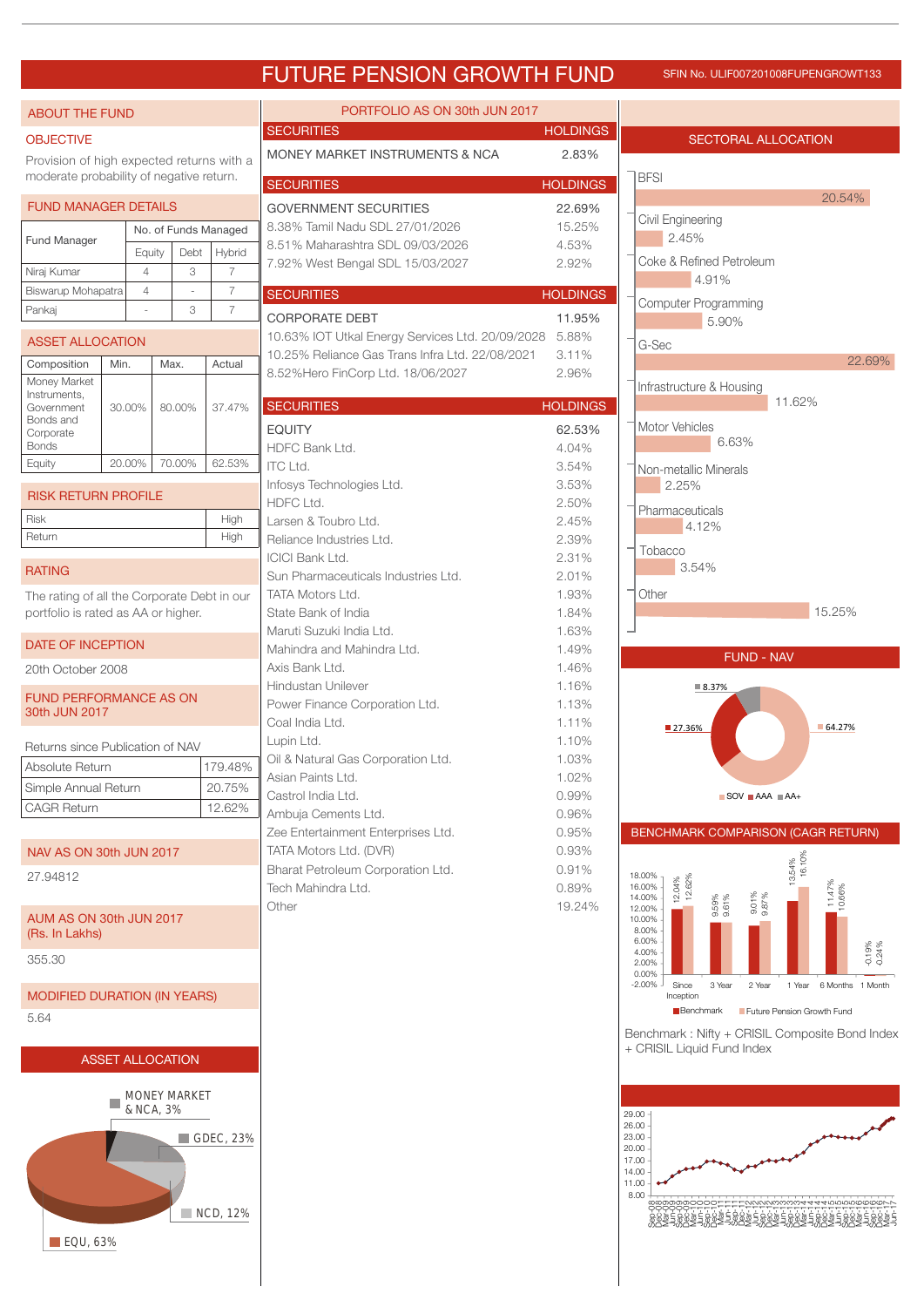## FUTURE PENSION BALANCE FUND SFIN No. ULIF006171008FUPENBALAN133

| <b>ABOUT THE FUND</b>                                                          |          |                                  |                      |                                  | PORTFOLIO AS ON 30th JUN 2017                                   |                 |                                                                                                                                                                                                                                     |
|--------------------------------------------------------------------------------|----------|----------------------------------|----------------------|----------------------------------|-----------------------------------------------------------------|-----------------|-------------------------------------------------------------------------------------------------------------------------------------------------------------------------------------------------------------------------------------|
| <b>OBJECTIVE</b>                                                               |          |                                  |                      |                                  | <b>SECURITIES</b>                                               | <b>HOLDINGS</b> | <b>SECTORAL ALLOCATION</b>                                                                                                                                                                                                          |
| Preservation                                                                   |          |                                  | of nominal value     | 0f                               | MONEY MARKET INSTRUMENTS & NCA                                  | 4.88%           |                                                                                                                                                                                                                                     |
| contributions along with a low exposure<br>to high expected return, with a low |          |                                  |                      |                                  | <b>SECURITIES</b>                                               | <b>HOLDINGS</b> | <b>BFSI</b>                                                                                                                                                                                                                         |
| probability of negative return.                                                |          |                                  |                      |                                  | <b>GOVERNMENT SECURITIES</b>                                    | 53.99%          | 18.70%                                                                                                                                                                                                                              |
|                                                                                |          |                                  |                      |                                  | 8.08% Maharashtra SDL 15/06/2026                                | 40.90%          | <b>Chemical Products</b><br>0.61%                                                                                                                                                                                                   |
| <b>FUND MANAGER DETAILS</b>                                                    |          |                                  |                      |                                  | 8.67% Karnataka SDL 24/02/2026                                  | 7.43%<br>2.79%  |                                                                                                                                                                                                                                     |
| <b>Fund Manager</b>                                                            |          |                                  | No. of Funds Managed |                                  | 7.92% West Bengal SDL 15/03/2027<br>7.77% Kerala SDL 01/03/2027 | 2.40%           | Civil Engineering<br>1.22%                                                                                                                                                                                                          |
|                                                                                |          | Equity                           | Debt                 | Hybrid                           | Other                                                           | 0.47%           | Coke & Refined Petroleum                                                                                                                                                                                                            |
| Niraj Kumar<br>Biswarup Mohapatra                                              |          | $\overline{4}$<br>$\overline{4}$ | 3                    | $\overline{7}$<br>$\overline{7}$ | <b>SECURITIES</b>                                               | <b>HOLDINGS</b> | 1.48%                                                                                                                                                                                                                               |
| Pankaj                                                                         |          |                                  | 3                    | $\overline{7}$                   | <b>CORPORATE DEBT</b>                                           | 25.66%          | G-Sec                                                                                                                                                                                                                               |
|                                                                                |          |                                  |                      |                                  | 10.63% IOT Utkal Energy Services Ltd. 20/09/2028                | 6.42%           | 53.99%                                                                                                                                                                                                                              |
| <b>ASSET ALLOCATION</b>                                                        |          |                                  |                      |                                  | 8.75% Bajaj Finance Ltd. 14/08/2026                             | 4.86%           | Infrastructure & Housing<br>11.84%                                                                                                                                                                                                  |
| Composition<br>Money Market                                                    | Min.     |                                  | Max.                 | Actual                           | 8.43% LIC Housing Finance Ltd. 10/07/2026                       | 4.77%           |                                                                                                                                                                                                                                     |
| Instruments.                                                                   |          |                                  |                      |                                  | 9.37% TATA Capital Financial Services Ltd.<br>31/03/2025        | 4.89%           | Motor Vehicles<br>1.63%                                                                                                                                                                                                             |
| Government<br>Bonds and                                                        | 80.00%   |                                  | 100.00%              | 84.53%                           | 8.52%Hero FinCorp Ltd. 18/06/2027                               | 4.71%           |                                                                                                                                                                                                                                     |
| Corporate<br><b>Bonds</b>                                                      |          |                                  |                      |                                  |                                                                 |                 | Non-metallic Minerals<br>0.61%                                                                                                                                                                                                      |
| Equity                                                                         | $0.00\%$ |                                  | 20.00%               | 15.47%                           | <b>SECURITIES</b>                                               | <b>HOLDINGS</b> | Pharmaceuticals                                                                                                                                                                                                                     |
|                                                                                |          |                                  |                      |                                  | <b>EQUITY</b>                                                   | 15.47%          | 1.05%                                                                                                                                                                                                                               |
| <b>RISK RETURN PROFILE</b>                                                     |          |                                  |                      |                                  | <b>HDFC Bank Ltd.</b><br>Infosys Technologies Ltd.              | 1.05%<br>0.87%  | Tobacco                                                                                                                                                                                                                             |
| <b>Risk</b><br>Return                                                          |          |                                  |                      | Medium<br>Medium                 | ITC Ltd.                                                        | 0.86%           | 0.86%                                                                                                                                                                                                                               |
|                                                                                |          |                                  |                      |                                  | HDFC Ltd.                                                       | 0.62%           | Other                                                                                                                                                                                                                               |
| <b>RATING</b>                                                                  |          |                                  |                      |                                  | Larsen & Toubro Ltd.                                            | 0.61%           | 8.03%                                                                                                                                                                                                                               |
| The rating of all the Corporate Debt in our                                    |          |                                  |                      |                                  | Reliance Industries Ltd.<br><b>ICICI Bank Ltd.</b>              | 0.58%<br>0.58%  |                                                                                                                                                                                                                                     |
| portfolio is rated as AA or higher.                                            |          |                                  |                      |                                  | Sun Pharmaceuticals Industries Ltd.                             | 0.49%           | <b>DEBT RATING PROFILE</b>                                                                                                                                                                                                          |
| DATE OF INCEPTION                                                              |          |                                  |                      |                                  | <b>TATA Motors Ltd.</b>                                         | 0.48%           | ■11.63%                                                                                                                                                                                                                             |
| 17th October 2008                                                              |          |                                  |                      |                                  | State Bank of India<br>Maruti Suzuki India Ltd.                 | 0.47%           |                                                                                                                                                                                                                                     |
| <b>FUND PERFORMANCE AS ON</b>                                                  |          |                                  |                      |                                  | Mahindra and Mahindra Ltd.                                      | 0.39%<br>0.37%  | $-65.39%$<br>■22.98%                                                                                                                                                                                                                |
| 30th JUN 2017                                                                  |          |                                  |                      |                                  | Axis Bank Ltd.                                                  | 0.35%           |                                                                                                                                                                                                                                     |
| Returns since Publication of NAV                                               |          |                                  |                      |                                  | Asian Paints Ltd.                                               | 0.29%           |                                                                                                                                                                                                                                     |
| Absolute Return                                                                |          |                                  |                      | 147.01%                          | Hindustan Unilever<br>Lupin Ltd.                                | 0.29%<br>0.29%  | $\blacksquare$ SOV $\blacksquare$ AAA $\blacksquare$ AA+                                                                                                                                                                            |
| Simple Annual Return                                                           |          |                                  |                      | 17.00%                           | Power Finance Corporation Ltd.                                  | 0.28%           | BENCHMARK COMPARISON (CAGR RETURN)                                                                                                                                                                                                  |
| <b>CAGR Return</b>                                                             |          |                                  |                      | 11.02%                           | Coal India Ltd.                                                 | 0.28%           |                                                                                                                                                                                                                                     |
|                                                                                |          |                                  |                      |                                  | Oil & Natural Gas Corporation Ltd.                              | 0.25%           | 11.76%<br>12.87%                                                                                                                                                                                                                    |
| NAV AS ON 30th JUN 2017                                                        |          |                                  |                      |                                  | Castrol India Ltd.<br>TATA Consultancy Services Ltd.            | 0.25%<br>0.24%  | $10.42\%$<br>11.09%<br>$10.64\%$<br>$11.33\%$<br>11.02%<br>14.00%                                                                                                                                                                   |
| 24.70098                                                                       |          |                                  |                      |                                  | Ambuja Cements Ltd.                                             | 0.24%           | 42%<br>12.00%<br>10.00%                                                                                                                                                                                                             |
|                                                                                |          |                                  |                      |                                  | Zee Entertainment Enterprises Ltd.                              | 0.23%           | 5.18%<br>4.76%<br>8.00%                                                                                                                                                                                                             |
| AUM AS ON 30th JUN 2017                                                        |          |                                  |                      |                                  | TATA Motors Ltd. (DVR)                                          | 0.23%           | 6.00%<br>4.00%                                                                                                                                                                                                                      |
| (Rs. In Lakhs)                                                                 |          |                                  |                      |                                  | Bharat Petroleum Corporation Ltd.<br>Other                      | 0.22%<br>4.67%  | 1.03%<br>0.90%<br>2.00%                                                                                                                                                                                                             |
| 222.87                                                                         |          |                                  |                      |                                  |                                                                 |                 | 0.00%<br>Since<br>3 Year<br>2 Year<br>1 Year<br>6 Months 1 Month                                                                                                                                                                    |
| <b>MODIFIED DURATION (IN YEARS)</b>                                            |          |                                  |                      |                                  |                                                                 |                 | Inception<br>Future Pension Balance Fund                                                                                                                                                                                            |
| 5.95                                                                           |          |                                  |                      |                                  |                                                                 |                 | Benchmark<br>Benchmark: Nifty + CRISIL Composite Bond Index                                                                                                                                                                         |
|                                                                                |          |                                  |                      |                                  |                                                                 |                 | + CRISIL Liquid Fund Index                                                                                                                                                                                                          |
| <b>ASSET ALLOCATION</b>                                                        |          |                                  |                      |                                  |                                                                 |                 | <b>FUND - NAV</b>                                                                                                                                                                                                                   |
| <b>MONEY MARKET</b>                                                            |          |                                  |                      |                                  |                                                                 |                 |                                                                                                                                                                                                                                     |
| & NCA, 5%<br>$\blacksquare$ EQU, 15%                                           |          |                                  |                      |                                  |                                                                 |                 | 24.00<br>22.00                                                                                                                                                                                                                      |
|                                                                                |          |                                  |                      |                                  |                                                                 |                 | 20.00<br>18.00<br>16.00                                                                                                                                                                                                             |
|                                                                                |          |                                  |                      | GSEC, 54%                        |                                                                 |                 | 14.00<br>12.00                                                                                                                                                                                                                      |
|                                                                                |          |                                  |                      |                                  |                                                                 |                 | 10.00<br>8.00                                                                                                                                                                                                                       |
|                                                                                |          |                                  |                      |                                  |                                                                 |                 | שטארדידי במשפחה המוסיקה במשפחה המוסיקה המוסיקה במשפחה משפחה משפחה המוסיקה במשפחה המוסיקה במשפחה המברה לבו לאור<br>2006 – 2008 – 2008 – 2008 – 2008 – 2008 – 2008 – 2008 – 2008 – 2008 – 2008 – 2008 – 2008 – 2008 – 2008 – 2008<br> |
| NCD, 26%                                                                       |          |                                  |                      |                                  |                                                                 |                 |                                                                                                                                                                                                                                     |

■ NCD, 26%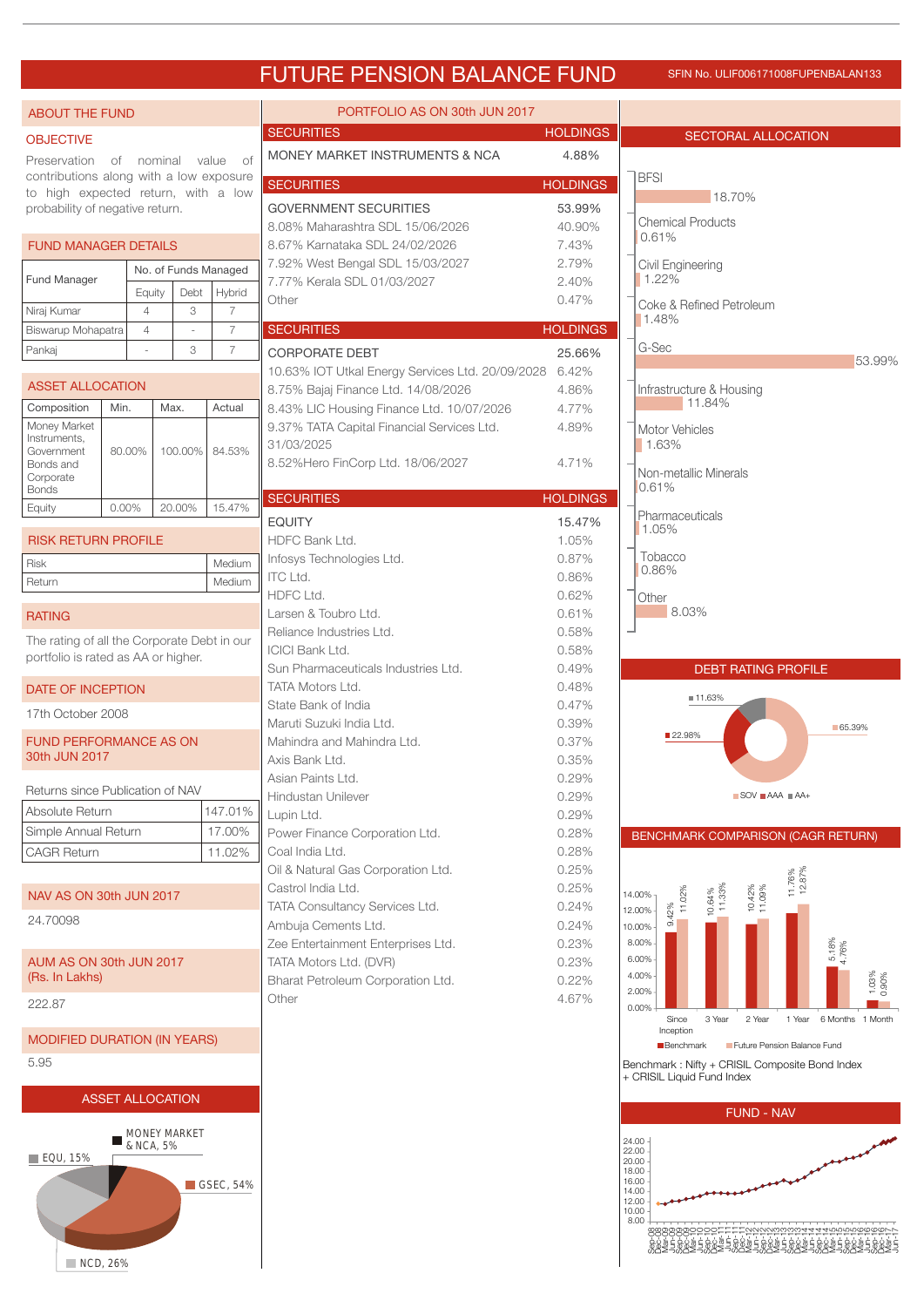### FUTURE PENSION SECURE FUND SFIN NO. ULIF005171008FUPENSECUR133

#### PORTFOLIO AS ON 30th JUN 2017 ABOUT THE FUND SECURITIES HOLDINGS SECTORAL ALLOCATION **OBJECTIVE** MONEY MARKET INSTRUMENTS & NCA 8.74% Preservation of nominal value of **BFSI** contributions along with stable returns 21.47% SECURITIES **HOLDINGS** over policy term so that the probability of G-Sec negative return is very low. GOVERNMENT SECURITIES 47.81% 47.81% 8.08% Maharashtra SDL 15/06/2026 44.98% Infrastructure & Housing FUND MANAGER DETAILS 7.77% Kerala SDL 01/03/2027 1.42% 20.84% 8.51% Andhra Pradesh SDL 17/02/2021 1.40% No. of Funds Managed Fund Manager **Other** SECURITIES **HOLDINGS** Equity Debt Hybrid 5.91% Niraj Kumar 443 CORPORATE DEBT 43.45% Pankaj - 3 7 10.25% Reliance Gas Trans Infra Ltd. 22/08/2021 7.35% 9.98% IL&FS Financial Services Ltd. 05/12/2021 7.32% DEBT RATING PROFILE ASSET ALLOCATION 10.63% IOT Utkal Energy Services Ltd. 20/07/2028 7.31% 8.75% Bajaj Finance Ltd. 14/08/2026 7.22% Composition Min. Max. Actual ■14.57% Money Market 9.37% TATA Capital Financial Services Ltd. 7.26% Instruments, 31/03/2025 Government 0.00% 100.00% 100.00% 48.87% 8.52%Hero FinCorp Ltd. 18/06/2027 6.99% Bonds and ■ 36.56% Corporate Bonds Equity 0.00% 0.00% 0.00%  $\blacksquare$  SOV  $\blacksquare$  AAA  $\blacksquare$  AA+ RISK RETURN PROFILE Risk Low BENCHMARK COMPARISON (CAGR RETURN) Return Low 14.00%<br>  $\begin{bmatrix}\n14.00\% \\
12.00\% \\
10.00\% \\
6.00\% \\
8.00\% \\
4.00\% \\
2.00\% \\
\end{bmatrix}$ <br>  $\begin{bmatrix}\n8.00\% \\
8.00\% \\
8.00\% \\
8.00\% \\
8.00\% \\
8.00\% \\
8.00\% \\
8.00\% \\
8.00\% \\
8.00\% \\
8.00\% \\
8.00\% \\
8.00\% \\
8.00\% \\
8.00\% \\
8.00\% \\
8.00\% \\
8.00\% \\
8.00\% \\
8.0$ 11.14% RATING 14.00% 10.78% 10.44% 10.10% 12.00% The rating of all the Corporate Debt in our 10.00% portfolio is rated as AA or higher. 8.00% 6.00% DATE OF INCEPTION 2.60% 1.39% 1.59% 4.00% 17th October 2008 2.00% 0.00% FUND PERFORMANCE AS ON Since 3 Year 2 Year 1 Year 6 Months 1 Month Inception 30th JUN 2017 **Benchmark Future Pension Secure Fund** Returns since Publication of NAV Absolute Return 142.36% Simple Annual Return 16.46% FUND - NAV CAGR Return 10.78% 24.00 22.00 18.00 20.00 NAV AS ON 30th JUN 2017 16.00 24.23602 14.00 12.00 10.00 8.00 AUM AS ON 30th JUN 2017 영영영영영영으으으으는두두두오남연인인인인인인으로 보호받으면 또는 48%<br>46%로 48%로 45%로 54%로 54%로 54%로 54%로 54%로 54%로<br>2002년 2003년 2003년 2004년 2004년 2004년 2004년 2004년 (Rs. In Lakhs) 150.21 MODIFIED DURATION (IN YEARS) 5.27 ASSET ALLOCATION MONEY MARKET г & NCA, 9% GSEC. 48% **NCD, 43%**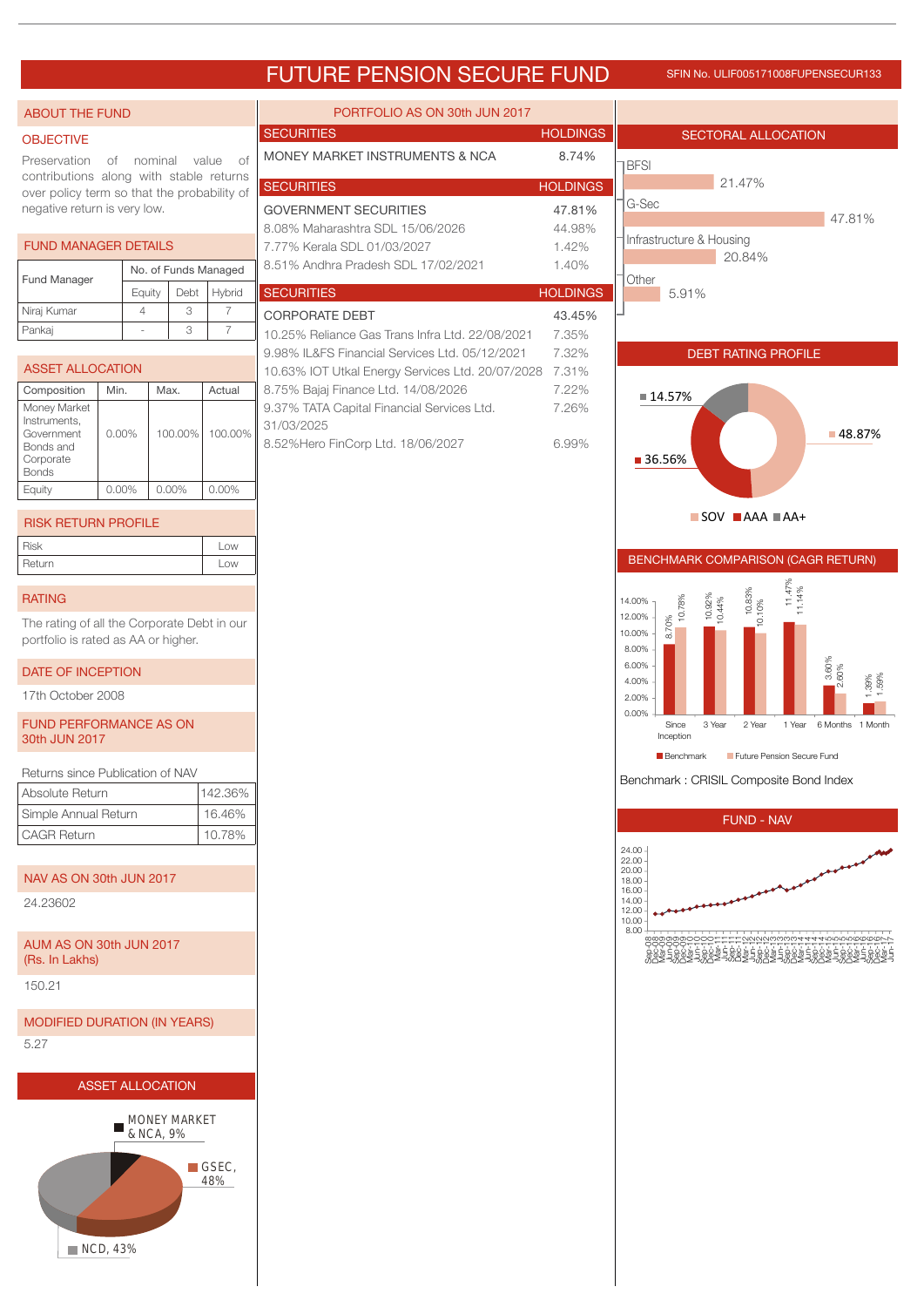### FUTURE GROUP MAXIMISE FUND SFIN No. ULGF002300309FUTGRMAXIM133

| <b>ABOUT THE FUND</b>                         |                         |                |                           |                             | PORTFOLIO AS ON 30th JUN 2017                                           |                  |                                                                                                                |
|-----------------------------------------------|-------------------------|----------------|---------------------------|-----------------------------|-------------------------------------------------------------------------|------------------|----------------------------------------------------------------------------------------------------------------|
| <b>OBJECTIVE</b>                              |                         |                |                           |                             | <b>SECURITIES</b>                                                       | <b>HOLDINGS</b>  | <b>SECTORAL ALLOCATION</b>                                                                                     |
| Provision of high expected returns with a     |                         |                |                           |                             | MONEY MARKET INSTRUMENTS & NCA                                          | 2.55%            |                                                                                                                |
| moderate probability of low return.           |                         |                |                           |                             | <b>SECURITIES</b>                                                       | <b>HOLDINGS</b>  | <b>BFSI</b><br>12.07%                                                                                          |
| <b>STRATEGY</b>                               |                         |                |                           |                             | <b>GOVERNMENT SECURITIES</b>                                            | 49.84%           | Coal Mining                                                                                                    |
| Investment in a spread of equities.           |                         |                |                           |                             | 7.72% Central Government 25/05/2025<br>8.67% Maharashtra SDL 24/02/2026 | 27.21%<br>14.29% | 2.11%                                                                                                          |
| Diversification by sector, industry and risk. |                         |                |                           |                             | 8.67% Karnataka SDL 24/02/2026                                          | 8.34%            | Coke & Refined Petroleum<br>3.70%                                                                              |
| <b>FUND MANAGER DETAILS</b>                   |                         |                |                           |                             | <b>SECURITIES</b>                                                       | <b>HOLDINGS</b>  | <b>Computer Programming</b>                                                                                    |
|                                               |                         |                | No. of Funds Managed      |                             | <b>EQUITY</b>                                                           | 47.62%           | 5.53%                                                                                                          |
| Fund Manager                                  |                         | Equity         | Debt                      | Hybrid                      | <b>TATA Motors Ltd.</b>                                                 | 3.55%            | Electricity, Gas supply                                                                                        |
| Niraj Kumar                                   | $\overline{4}$          |                | 3                         | $\overline{7}$              | Infosys Technologies Ltd.                                               | 2.42%            | 1.67%                                                                                                          |
| Biswarup Mohapatra                            | $\overline{4}$          |                |                           | $\overline{7}$              | <b>ICICI Bank Ltd.</b><br>Coal India Ltd.                               | 2.13%<br>2.11%   | G-Sec                                                                                                          |
| Pankaj                                        |                         |                | 3                         | $\overline{7}$              | <b>ITC Ltd.</b>                                                         | 2.10%            | 49.84%                                                                                                         |
| <b>ASSET ALLOCATION</b>                       |                         |                |                           |                             | HDFC Ltd.                                                               | 2.09%            | Infrastructure & Housing                                                                                       |
| Composition                                   | Min.                    |                | Max.                      | Actual                      | IndusInd Bank Ltd.                                                      | 1.91%            | 2.77%                                                                                                          |
| <b>Fixed Interest</b><br>Investment           | 40.00%                  |                | 80.00%                    | 52.38%                      | Reliance Industries Ltd.<br>State Bank of India                         | 1.79%<br>1.65%   | <b>Motor Vehicles</b>                                                                                          |
| Money Market                                  |                         |                |                           |                             | Grasim Industries Ltd.                                                  | 1.61%            | 3.71%                                                                                                          |
| and Cash                                      |                         |                |                           |                             | Larsen & Toubro Ltd.                                                    | 1.46%            | Pharmaceuticals                                                                                                |
|                                               |                         |                | 60.00%                    |                             | NTPC Ltd.                                                               | 1.44%            | 2.53%                                                                                                          |
| Equity                                        | 20.00%                  |                |                           | 47.62%                      | Asian Paints Ltd.<br>Oil & Natural Gas Corporation Ltd.                 | 1.43%<br>1.29%   |                                                                                                                |
| <b>RISK RETURN PROFILE</b>                    |                         |                |                           |                             | Bajaj Auto Ltd.                                                         | 1.20%            | Tobacco<br>2.10%                                                                                               |
| Risk                                          |                         |                |                           | High                        | Sun Pharmaceuticals Industries Ltd.                                     | 1.20%            |                                                                                                                |
| Return                                        |                         |                |                           | High                        | HCL Technologies Ltd.                                                   | 1.10%            | Other                                                                                                          |
| <b>DATE OF INCEPTION</b>                      |                         |                |                           |                             | TATA Consultancy Services Ltd.<br>Tech Mahindra Ltd.                    | 1.02%<br>0.99%   | 13.98%                                                                                                         |
| 30th March 2009                               |                         |                |                           |                             | LIC Housing Finance Ltd.                                                | 0.96%            |                                                                                                                |
| <b>FUND PERFORMANCE AS ON</b>                 |                         |                |                           |                             | Power Finance Corporation Ltd.                                          | 0.95%            | <b>DEBT RATING PROFILE</b>                                                                                     |
| 30th JUN 2017                                 |                         |                |                           |                             | Zee Entertainment Enterprises Ltd.<br>Petronet LNG Ltd.                 | 0.85%<br>0.75%   |                                                                                                                |
| Returns since Publication of NAV              |                         |                |                           |                             | Ambuja Cements Ltd.                                                     | 0.74%            |                                                                                                                |
| Absolute Return                               |                         |                |                           | 100.19%                     | Hindalco Industries Ltd.                                                | 0.74%            | ■ 100.00%                                                                                                      |
| Simple Annual Return                          |                         |                |                           | 12.43%                      | Other                                                                   | 10.14%           |                                                                                                                |
| <b>CAGR Return</b>                            |                         |                |                           | 8.99%                       |                                                                         |                  |                                                                                                                |
|                                               |                         |                |                           |                             |                                                                         |                  | <b>SOV</b>                                                                                                     |
| NAV AS ON 30th JUN 2017                       |                         |                |                           |                             |                                                                         |                  |                                                                                                                |
| 20.01881                                      |                         |                |                           |                             |                                                                         |                  | BENCHMARK COMPARISON (CAGR RETURN)                                                                             |
| AUM AS ON 30th JUN 2017<br>(Rs. In Lakhs)     |                         |                |                           |                             |                                                                         |                  | 13.28%<br>  15.87%<br>18.00%<br>16.00%                                                                         |
| 2.32                                          |                         |                |                           |                             |                                                                         |                  | 8.62%<br>10.78%<br>10.45%<br>10.26%<br>14.00%<br>9.27%<br>9.88%<br>9.30%<br>8.99%<br>12.00%<br>10.00%<br>8.00% |
| <b>MODIFIED DURATION (IN YEARS)</b>           |                         |                |                           |                             |                                                                         |                  | 6.00%<br>4.00%                                                                                                 |
| 5.93                                          |                         |                |                           |                             |                                                                         |                  | 0.01%<br>0.10%<br>2.00%<br>0.00%                                                                               |
|                                               |                         |                |                           |                             |                                                                         |                  | 1 Year 6 Months 1 Month<br>Since<br>3 Year<br>2 Year<br>Inception                                              |
|                                               | <b>ASSET ALLOCATION</b> |                |                           |                             |                                                                         |                  | Benchmark Future Group Maximise Fund                                                                           |
|                                               |                         |                | <b>MONEY MARKET &amp;</b> |                             |                                                                         |                  | Benchmark: Nifty + CRISIL Composite Bond<br>Index + CRISIL Liquid Fund Index                                   |
|                                               |                         | <b>NCA, 3%</b> |                           |                             |                                                                         |                  | <b>FUND - NAV</b>                                                                                              |
|                                               |                         |                |                           | $\blacksquare$ GSEC,<br>50% |                                                                         |                  | 24.00<br>22.00<br>20.00                                                                                        |
|                                               |                         |                |                           |                             |                                                                         |                  | 18.00<br>16.00<br>14.00<br>12.00                                                                               |
| EQU, 48%                                      |                         |                |                           |                             |                                                                         |                  | 10.00<br>8.00<br>88800000FFFF888888884444888888886FF                                                           |
|                                               |                         |                |                           |                             |                                                                         |                  | <u>ÊRGÊŞRGEZERÊŞEŞREŞRGEŞRGEZERGEZERGEZ</u>                                                                    |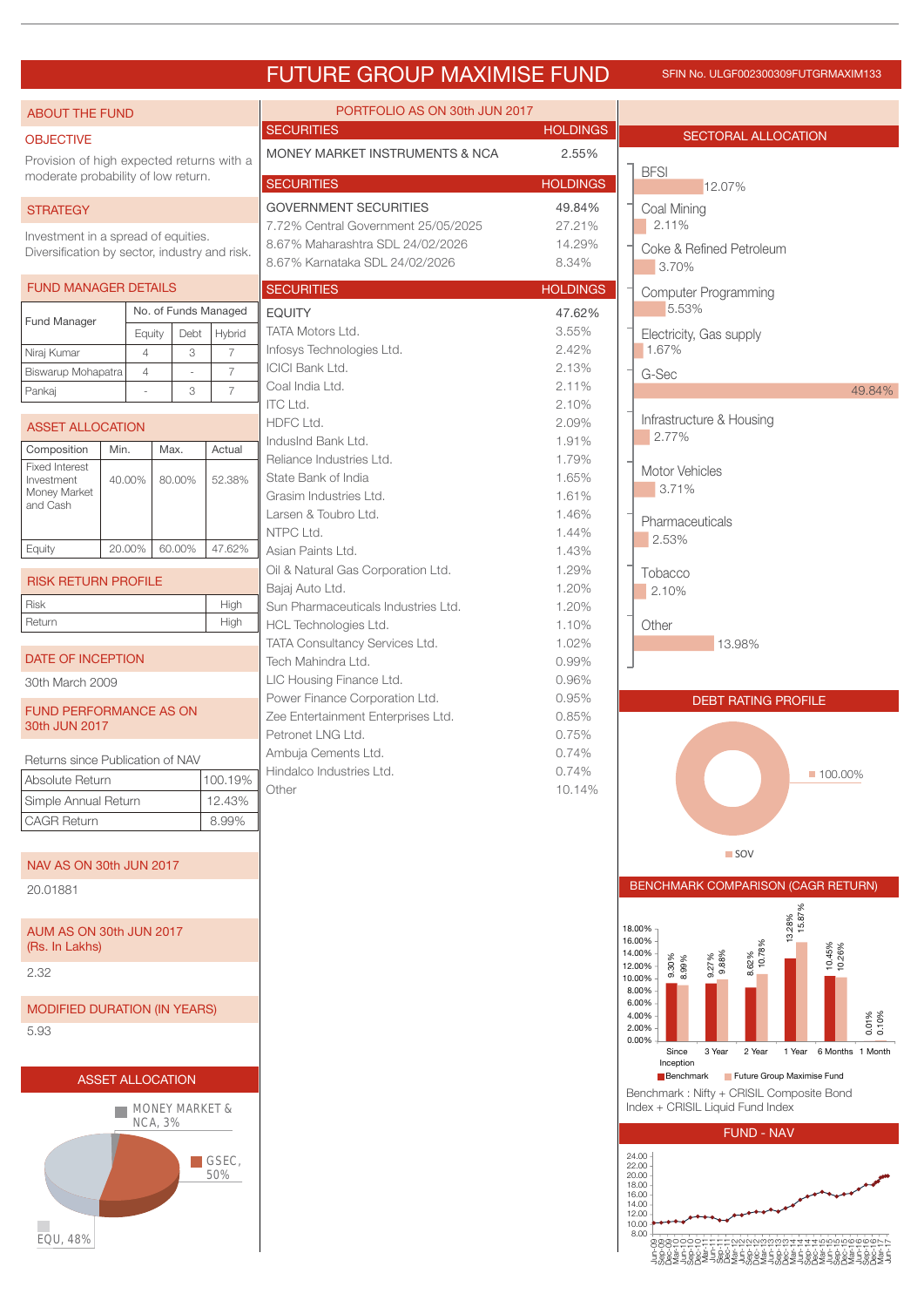### FUTURE GROUP BALANCE FUND SFIN NO. ULGF003150210FUTGRBALAN133

| <b>ABOUT THE FUND</b>                                                            |                         |                          |                          | PORTFOLIO AS ON 30th JUN 2017                                         |                           |                                                                                           |
|----------------------------------------------------------------------------------|-------------------------|--------------------------|--------------------------|-----------------------------------------------------------------------|---------------------------|-------------------------------------------------------------------------------------------|
| <b>OBJECTIVE</b>                                                                 |                         |                          |                          | <b>SECURITIES</b>                                                     | <b>HOLDINGS</b>           | <b>SECTORAL ALLOCATION</b>                                                                |
| Provision of high expected returns with a<br>moderate probability of low return. |                         |                          |                          | MONEY MARKET INSTRUMENTS & NCA                                        | 3.98%                     | <b>BFSI</b>                                                                               |
| <b>STRATEGY</b>                                                                  |                         |                          |                          | <b>SECURITIES</b><br><b>GOVERNMENT SECURITIES</b>                     | <b>HOLDINGS</b><br>70.44% | 7.11%<br><b>Chemical Products</b>                                                         |
| Balances high return and high risk from                                          |                         |                          |                          | 7.92% West Bengal SDL 15/03/2027                                      | 22.07%                    | 0.93%                                                                                     |
| equity investments by the stability                                              |                         |                          |                          | 8.67% Maharashtra SDL 24/02/2026                                      | 18.81%                    | Civil Engineering                                                                         |
| provided by fixed interest instruments.                                          |                         |                          |                          | 8.38% Tamil Nadu SDL 27/01/2026                                       | 11.54%                    | 1.08%                                                                                     |
| <b>FUND MANAGER DETAILS</b>                                                      |                         |                          |                          | 7.72% Central Government 25/05/2025<br>8.67% Karnataka SDL 24/02/2026 | 11.19%<br>6.82%           | Coke & Refined Petroleum<br>1.96%                                                         |
| <b>Fund Manager</b>                                                              |                         |                          | No. of Funds Managed     | <b>SECURITIES</b>                                                     | <b>HOLDINGS</b>           | <b>Computer Programming</b>                                                               |
|                                                                                  | Equity                  | Debt                     | Hybrid                   |                                                                       |                           | 2.67%                                                                                     |
| Niraj Kumar                                                                      | $\overline{4}$          | 3                        | $\overline{7}$           | <b>EQUITY</b><br>Maruti Suzuki India Ltd.                             | 25.58%<br>1.54%           | G-Sec                                                                                     |
| Biswarup Mohapatra                                                               | $\overline{4}$          | $\overline{\phantom{a}}$ | $\overline{7}$           | <b>ITC Ltd.</b>                                                       | 1.45%                     | 70.44%                                                                                    |
| Pankaj                                                                           |                         | 3                        | $\overline{7}$           | Infosys Technologies Ltd.                                             | 1.40%                     | Infrastructure & Housing                                                                  |
| <b>ASSET ALLOCATION</b>                                                          |                         |                          |                          | <b>TATA Motors Ltd.</b>                                               | 1.29%                     | 0.89%                                                                                     |
|                                                                                  |                         |                          |                          | Larsen & Toubro Ltd.                                                  | 1.08%                     |                                                                                           |
| Composition<br><b>Fixed Interest</b>                                             | Min.                    | Max.                     | Actual                   | HDFC Bank Ltd.                                                        | 1.06%                     | <b>Motor Vehicles</b>                                                                     |
| Investment                                                                       | 60.00%                  | 90.00%                   | 74.42                    | <b>ICICI Bank Ltd.</b>                                                | 1.05%                     | 2.91%                                                                                     |
| Money Market<br>and Cash                                                         |                         |                          |                          | HDFC Ltd.                                                             | 1.03%                     |                                                                                           |
| Equity                                                                           | 10.00%                  | 40.00%                   | 25.58%                   | Reliance Industries Ltd.                                              | 0.88%                     | Pharmaceuticals<br>1.25%                                                                  |
|                                                                                  |                         |                          |                          | State Bank of India                                                   | 0.76%                     |                                                                                           |
| <b>RISK RETURN PROFILE</b>                                                       |                         |                          |                          | Coal India Ltd.                                                       | 0.73%                     | Tobacco                                                                                   |
| Risk                                                                             |                         |                          | Moderate                 | Axis Bank Ltd.<br>IndusInd Bank Ltd.                                  | 0.66%<br>0.63%            | 1.45%                                                                                     |
| Return                                                                           |                         |                          | High                     | Bajaj Auto Ltd.                                                       | 0.59%                     |                                                                                           |
|                                                                                  |                         |                          |                          | Sun Pharmaceuticals Industries Ltd.                                   | 0.59%                     | Other                                                                                     |
| DATE OF INCEPTION                                                                |                         |                          |                          | Oil & Natural Gas Corporation Ltd.                                    | 0.54%                     | 9.32%                                                                                     |
| 15th February 2010                                                               |                         |                          |                          | Grasim Industries Ltd.                                                | 0.53%                     |                                                                                           |
|                                                                                  |                         |                          |                          | TATA Consultancy Services Ltd.                                        | 0.50%                     | <b>DEBT RATING PROFILE</b>                                                                |
| <b>FUND PERFORMANCE AS ON</b><br>30th JUN 2017                                   |                         |                          |                          | Asian Paints Ltd.                                                     | 0.47%                     |                                                                                           |
|                                                                                  |                         |                          |                          | Hindustan Unilever                                                    | 0.46%                     | 1.49%                                                                                     |
| Returns since Publication of NAV                                                 |                         |                          |                          | Zee Entertainment Enterprises Ltd.                                    | 0.42%                     |                                                                                           |
| Absolute Return                                                                  |                         |                          | 89.74%                   | Power Finance Corporation Ltd.                                        | 0.42%                     |                                                                                           |
| Simple Annual Return                                                             |                         |                          | 12.15%                   | Bharat Petroleum Corporation Ltd.<br>Tech Mahindra Ltd.               | 0.41%<br>0.41%            | 98.51%                                                                                    |
| CAGR Return                                                                      |                         |                          | 9.06%                    | Petronet LNG Ltd.                                                     | 0.37%                     | SOV AAA                                                                                   |
| NAV AS ON 30th JUN 2017                                                          |                         |                          |                          | Other                                                                 | 6.32%                     |                                                                                           |
| 18.9738                                                                          |                         |                          |                          |                                                                       |                           | BENCHMARK COMPARISON (CAGR RETURN)                                                        |
| AUM AS ON 30th JUN 2017<br>(Rs. In Lakhs)                                        |                         |                          |                          |                                                                       |                           | 12.58%<br>12.79%<br>10.41%<br>10.41%<br>14.00%<br>8.58%<br>9.26%<br>12.00%<br>10.00%<br>တ |
| 4.69                                                                             |                         |                          |                          |                                                                       |                           | 7.92%<br>6.57%<br>8.00%<br>6.00%                                                          |
| <b>MODIFIED DURATION (IN YEARS)</b>                                              |                         |                          |                          |                                                                       |                           | 4.00%<br>0.49%<br>-0.26%<br>2.00%                                                         |
| 6.08                                                                             |                         |                          |                          |                                                                       |                           | 0.00%<br>2 Year<br>1 Year 6 Months 1 Month<br>Since<br>3 Year<br>$-2.00%$<br>Inception    |
|                                                                                  | <b>ASSET ALLOCATION</b> |                          |                          |                                                                       |                           | Future Group Balance Fund<br>Benchmark<br>Benchmark: Nifty + CRISIL Composite Bond        |
|                                                                                  |                         | <b>MONEY MARKET</b>      |                          |                                                                       |                           | Index + CRISIL Liquid Fund Index                                                          |
| $\blacksquare$ EQU, 26%                                                          |                         | & NCA, 4%                |                          |                                                                       |                           | <b>FUND - NAV</b>                                                                         |
|                                                                                  |                         |                          |                          |                                                                       |                           | 24.00<br>22.00                                                                            |
|                                                                                  |                         |                          |                          |                                                                       |                           | 20.00<br>18.00                                                                            |
|                                                                                  |                         |                          |                          |                                                                       |                           | 16.00<br>14.00                                                                            |
|                                                                                  |                         |                          | $\blacksquare$ GDEC, 70% |                                                                       |                           | 12.00<br>10.00                                                                            |
|                                                                                  |                         |                          |                          |                                                                       |                           | 8.00                                                                                      |
|                                                                                  |                         |                          |                          |                                                                       |                           |                                                                                           |
|                                                                                  |                         |                          |                          |                                                                       |                           |                                                                                           |
|                                                                                  |                         |                          |                          |                                                                       |                           |                                                                                           |